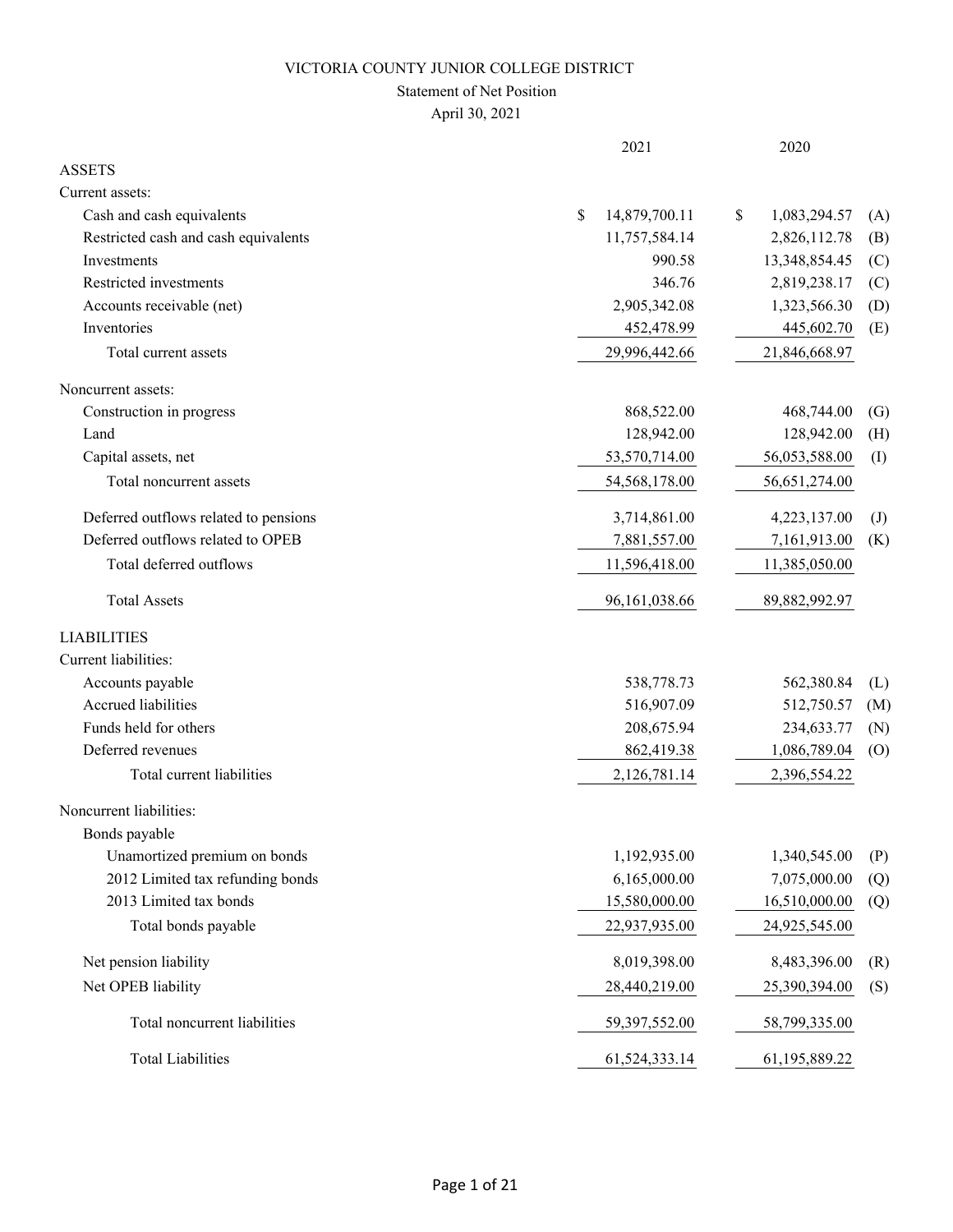## Statement of Net Position

|                                        | 2021          | 2020                |
|----------------------------------------|---------------|---------------------|
| Deferred inflows related to pensions   | 2,097,538.00  | 1,451,504.00<br>(T) |
| Deferred inflows related to OPEB       | 8,319,590.00  | 9,827,710.00<br>(U) |
| Total deferred inflows                 | 10,417,128.00 | 11,279,214.00       |
| Total liabilities and deferred inflows | 71,941,461.14 | 72,475,103.22       |
| <b>NET POSITION</b>                    |               |                     |
| Beginning of year                      | 15,032,031.83 | 9,961,485.72        |
| Current year addition                  | 9,187,545.69  | 7,446,404.03        |
| Total net position                     | 24,219,577.52 | 17,407,889.75       |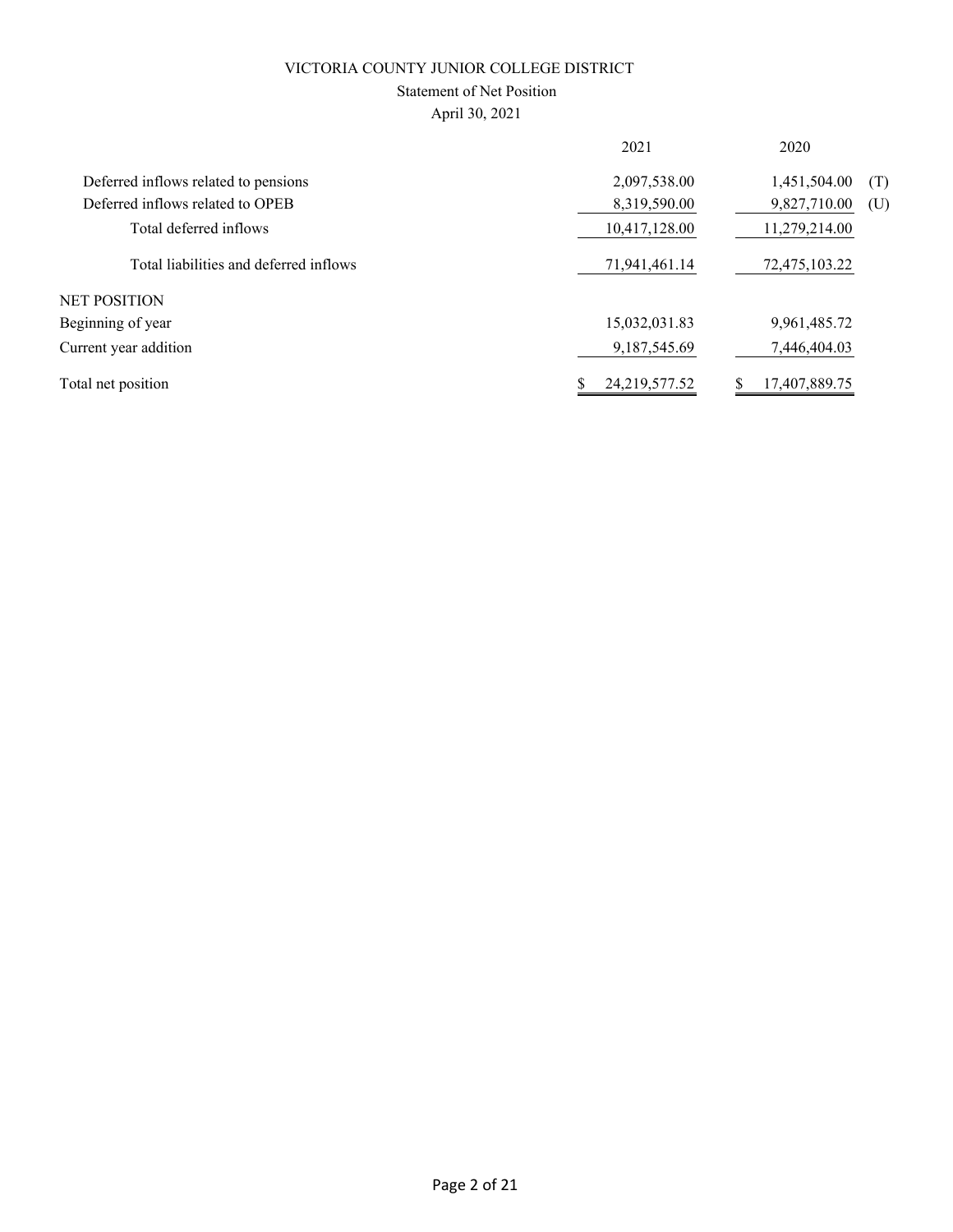#### **Annotations to Statement of Net Assets**

#### **April 30, 2021**

- (A) Cash held in Prosperity Bank, excluding debt service and project funds.
- (B) Cash held in Prosperity Bank for debt service and projects.
- (C) Investments at TexPool.
- (D) Student, third-party, and grant receivables.

NOTE: Grant receivables and revenues are recorded each month to match revenue and expenses to the proper period.

- (E) Bookstore, Leo J. Welder Center for the Performing Arts, Conference and Education Center, and Central Stores inventories.
- (F) Prepaid expenses (recorded only at fiscal year end).

(G) Campus Infrastructure - \$93,064; Gonzales Center Expansion, Phase III - \$247; Wood Building Renovation - \$126,958; Comprehensive Student Center - \$316,960; Museum Expansion - \$143; Welder Center Expansion - \$7,519; Facilities

- Master Plan \$323,631
- (H) Land.
- (I) Capital assets subject to depreciation.

Deferred outflows related to VC's proportionate share of TRS pension funds are related to changes that occur at the plan level including changes in assumptions, differences between expected and actual economic experiences, differences

(J) between projected and actual investment earnings, and differences in contributions and proportionate share of contributions. Contributions subsequent to the measurement date also impact deferred outflows of resources.

(K) Deferred outflows related to VC's proportionate share of ERS OPEB for difference between projected and actual investments earnings, changes in proportion and difference between contributions and the proportionate share of contributions, and contributions paid to ERS subsequent to the measurement date.

- (L) Accounts payable.
- (M) Accrued payroll liabilities and accrued sales tax payable.
- (N) Funds held in agency capacity for student groups and other organizations.
- (O) Deferred revenue for gift cards, grants, scholarships, early registration, and undistributed receipts from the student accounts receivable module.
- (P) Unamortized premium on bond issuance.
- (Q) Long-term debt obligations.
- (R) TRS retirement plan net pension liability.
- (S) ERS net OPEB liability.
- (T) Deferred inflows related to VC's proportionate share of TRS pension funds for differences between projected and actual investment earnings and differences between contributions and proportionate share of contributions.
- (U) Deferred inflows related to VC's proportionate share of ERS OPEB for differences between expected and actual economic experience and changes in actuarial assumptions.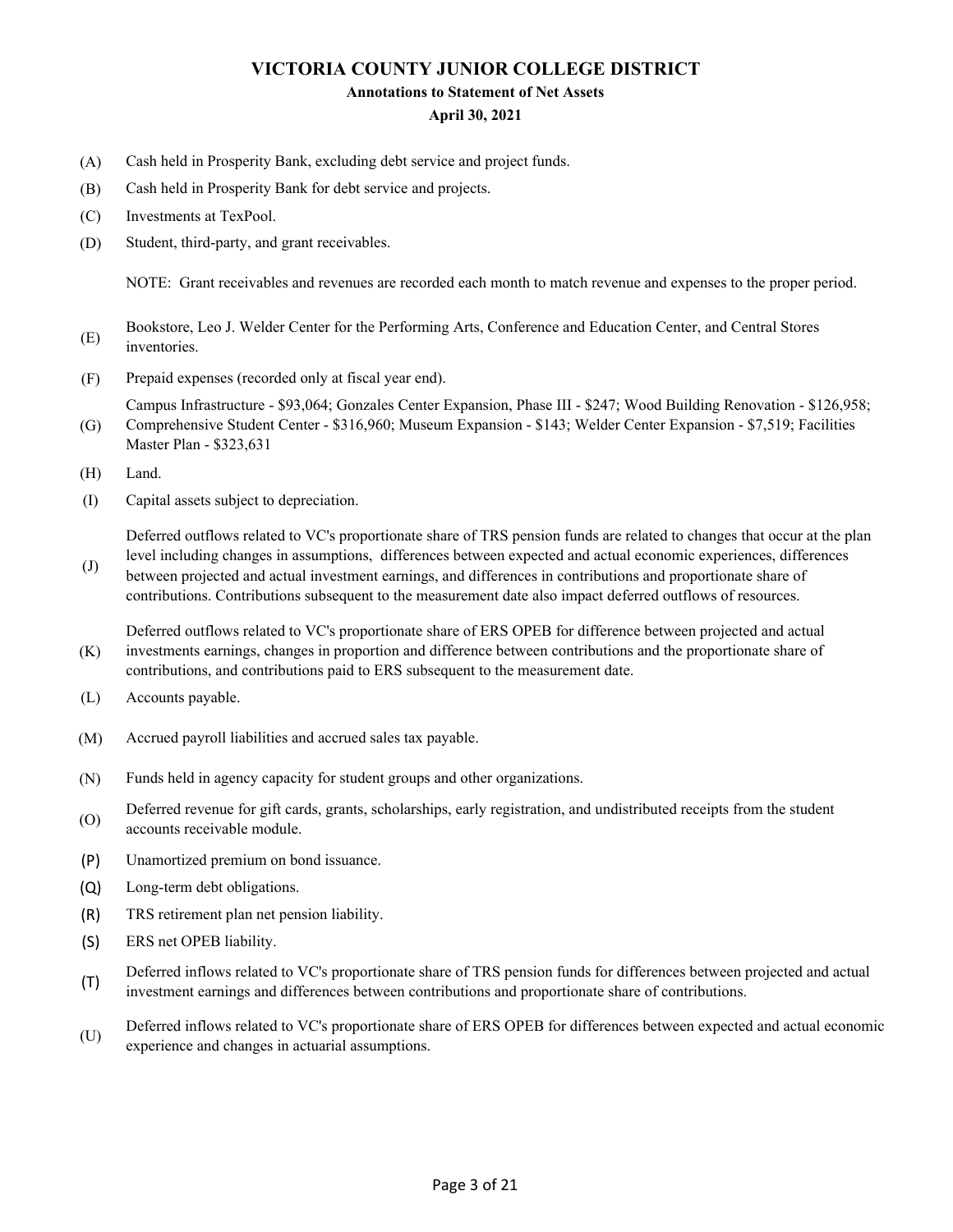#### Statement of Revenues, Expenditures and Changes in Net Assets

April 30, 2021

## Consolidated - All Funds (Excluding Construction Projects)

|                                            | Adjusted<br><b>Budget</b> | Actual<br>$(100\%)$ | % Actual to<br>Adjusted<br><b>Budget</b> |   | Prior Year<br>Actual<br>04/30/20 | $%$ of<br>04/30/20<br>Actual |
|--------------------------------------------|---------------------------|---------------------|------------------------------------------|---|----------------------------------|------------------------------|
| <b>REVENUES:</b>                           |                           |                     |                                          |   |                                  |                              |
| State appropriations                       | \$<br>5,535,060           | \$<br>3,432,824.00  | 62.02%                                   | S | 3,432,863.00                     | $100.00\%$ (1)               |
| State paid benefits                        |                           |                     |                                          |   |                                  |                              |
| Health insurance                           | 911,856.00                | 911,856.00          | 100.00%                                  |   | 911,857.67                       | 100.00%<br>(2)               |
| Retirement contributions                   | 324,019.00                | 324,017.40          | 100.00%                                  |   | 319,724.74                       | $101.34\%$ (2)               |
| Ad valorem taxes:                          |                           |                     |                                          |   |                                  |                              |
| Maintenance & operations                   | 12,782,206                | 12,688,113.60       | 99.26%                                   |   | 12,292,434.02                    | $103.22\%$ (3)               |
| Debt service                               | 2,625,638                 | 2,631,430.06        | 100.22%                                  |   | 2,588,089.65                     | $101.67\%$ (4)               |
| Tuition:                                   |                           |                     |                                          |   |                                  |                              |
| Credit courses                             | 4,223,434                 | 2,899,399.75        | 68.65%                                   |   | 3,305,766.21                     | 87.71% (5)                   |
| Non-credit courses                         | 1,147,196                 | 867,545.84          | 75.62%                                   |   | 695,858.24                       | 124.67%<br>(6)               |
| <b>TPEG</b>                                | (250,000)                 | (102, 228.00)       | 40.89%                                   |   | (111, 433.00)                    | 91.74% (7)                   |
| Fees:                                      |                           |                     |                                          |   |                                  |                              |
| Credit courses                             | 5,018,113                 | 3,462,975.75        | 69.01%                                   |   | 3,722,044.48                     | 93.04% (8)                   |
| Exemptions & waivers:                      |                           |                     |                                          |   |                                  |                              |
| Credit courses                             | (300,000)                 | (146, 519.69)       | 48.84%                                   |   | (134,998.43)                     | 108.53% (9)                  |
| Sales & services of educational activities | 449,279                   | 290,415.55          | 64.64%                                   |   | 344,897.26                       | 84.20% (11)                  |
| Investment income                          | 270,000                   | 124,982.27          | 46.29%                                   |   | 141,015.34                       | 88.63% (12)                  |
| Auxiliary enterprises                      | 2,593,500                 | 954,707.80          | 36.81%                                   |   | 1,506,175.41                     | 63.39% (13)                  |
| Other income                               | 223,350                   | 1,778,502.62        | 796.29%                                  |   | 127,231.78                       | 1397.84% (14)                |
| Scholarships and fellowships               | 6,034,851                 | 6,034,851.35        | 100.00%                                  |   | 6,136,470.35                     | 98.34% (15)                  |
| Grants:                                    |                           |                     |                                          |   |                                  |                              |
| Federal grants                             | 4,952,036                 | 4,952,035.78        | 100.00%                                  |   | 1,245,650.30                     | 397.55% (16)                 |
| State grants                               | 317,258                   | 317,257.54          | 100.00%                                  |   | 282,363.29                       | 112.36% (17)                 |
| Local grants                               | 149,914                   | 133,490.13          | 89.04%                                   |   | 157,477.23                       | 84.77% (18)                  |
| Total                                      | 47,007,710                | 41,555,657.75       | 88.40%                                   |   | 36,963,487.54                    | 112.42%                      |
| <b>EXPENDITURES:</b>                       |                           |                     |                                          |   |                                  |                              |
| Instruction                                | 12,494,070                | 7,966,471.99        | 63.76%                                   |   | 8,206,466.00                     | 97.08% (19)                  |
| Public service                             | 259,819                   | 161,960.75          | 62.34%                                   |   | 120,798.88                       | 134.07% (20)                 |
| Academic support                           | 3,206,784                 | 2,151,914.69        | 67.11%                                   |   | 2,074,566.89                     | 103.73% (21)                 |
| Student services                           | 2,686,722                 | 1,769,476.01        | 65.86%                                   |   | 2,041,383.60                     | 86.68% (22)                  |
| Institutional support                      | 10,320,140                | 8,135,871.89        | 78.83%                                   |   | 4,356,396.37                     | 186.76% (23)                 |
| Physical plant                             | 4,487,576                 | 2,447,858.68        | 54.55%                                   |   | 2,568,253.36                     | 95.31% (24)                  |
| Scholarships and fellowships               | 6,603,241                 | 6,545,506.30        | 99.13%                                   |   | 6,589,384.86                     | 99.33% (25)                  |
| Auxiliary enterprises                      | 2,994,953                 | 1,572,118.77        | 52.49%                                   |   | 1,889,402.70                     | 83.21% (26)                  |
| Debt service                               | 2,625,638                 | 357,818.75          | 13.63%                                   |   | 390,068.75                       | 91.73% (28)                  |
| Reserve for contingencies                  | 104,517                   | $\equiv$            | $0.00\%$                                 |   |                                  | $0.00\%$ (29)                |
| Total                                      | 46,746,365                | 31,926,112.06       | 68.30%                                   |   | 29,075,083.51                    | 109.81%                      |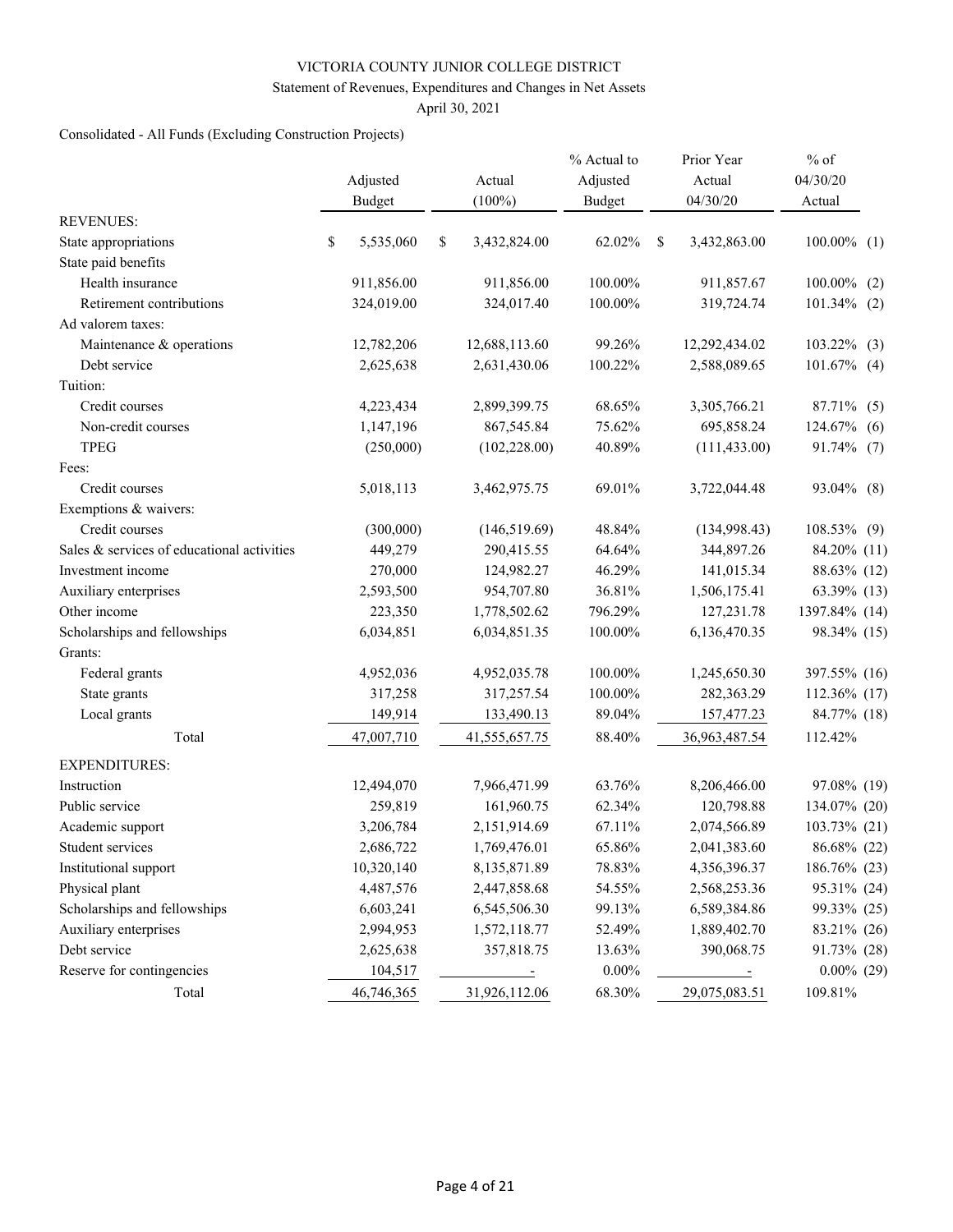Statement of Revenues, Expenditures and Changes in Net Assets

April 30, 2021

Consolidated - All Funds (Excluding Construction Projects)

|                                       |            |                | % Actual to | Prior Year   | $%$ of   |
|---------------------------------------|------------|----------------|-------------|--------------|----------|
|                                       | Adjusted   | Actual         | Adjusted    | Actual       | 04/30/20 |
|                                       | Budget     | $(100\%)$      | Budget      | 04/30/20     | Actual   |
| <b>TRANSFERS AMOUNG FUNDS:</b>        |            |                |             |              |          |
| Transfers in                          | 180,655    | 180,655.52     | 100.00%     | 97,766.07    | 184.78%  |
| Transfers out                         | (442,000)  | (622, 655.52)  | 140.87%     | (539,766.07) | 115.36%  |
| Total                                 | (261, 345) | (442,000.00)   |             | (442,000.00) |          |
| Net Increase (Decrease) in Net Assets |            | 9, 187, 545.69 |             | 7,446,404.03 |          |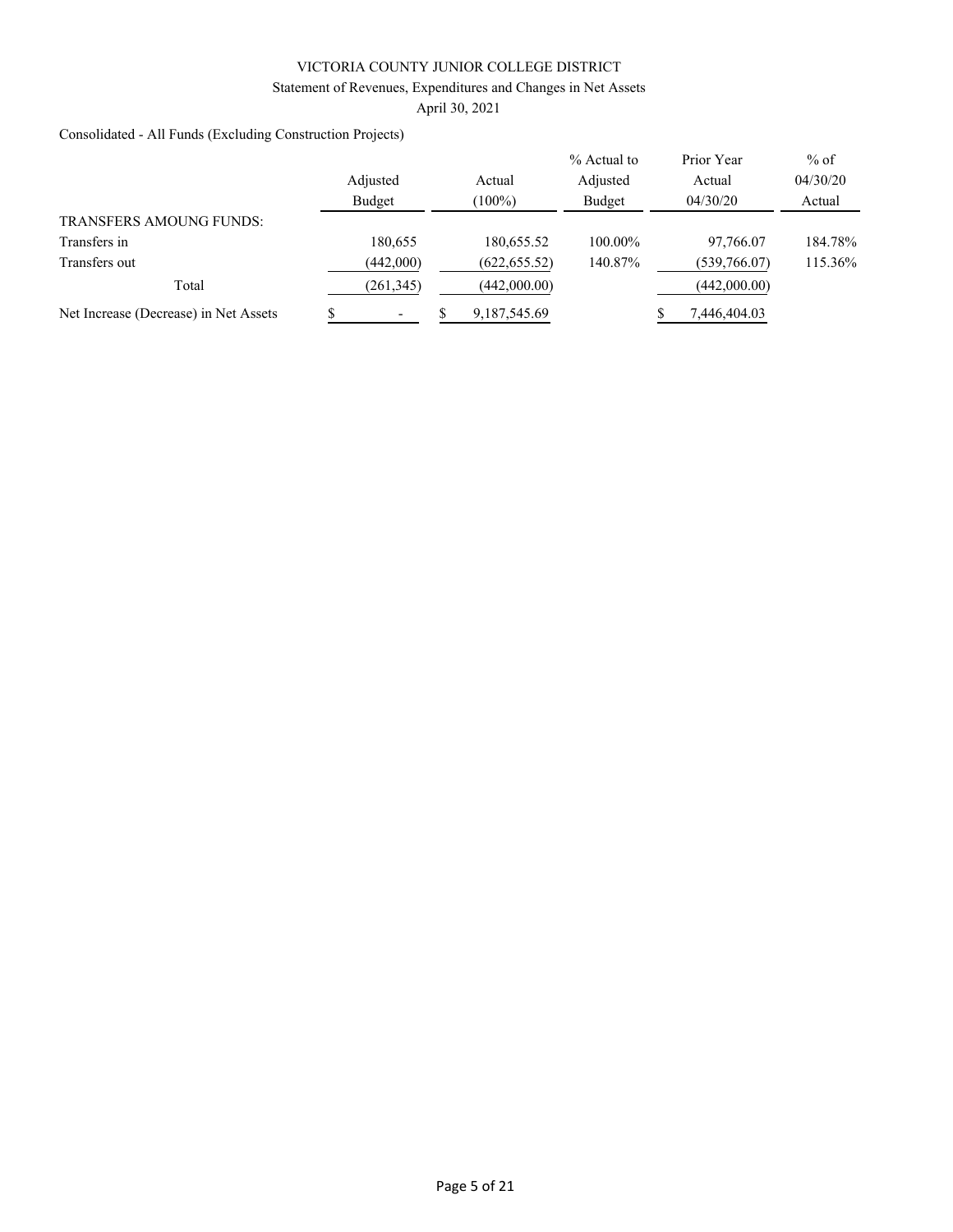## **Annotations to Statement of Revenue, Expenditures and Changes in Net Assets**

| (1)  | State appropriations - 10 months; state does not pay in December and January<br>State appropriations  |
|------|-------------------------------------------------------------------------------------------------------|
| (2)  | State paid benefits - not a budgeted item as expenditures are recorded to offset the revenue amounts. |
|      | Line item budgets adjusted monthly.                                                                   |
| (3)  | Ad Valorem Taxes: Maintenance & operations - Appropriate, as current taxes due 02/28.                 |
|      | Tax revenues for maintenance & operations levy                                                        |
| (4)  | Ad Valorem Taxes: Debt service - Appropriate, as current taxes due 02/28.                             |
|      | Tax revenues for debt service levy                                                                    |
| (5)  | Tuition: Credit courses - Appropriate.                                                                |
|      | In county                                                                                             |
|      | Out of County                                                                                         |
|      | Non-Resident                                                                                          |
|      | Differential                                                                                          |
| (6)  | Tuition: Non-credit courses - Appropriate.                                                            |
|      | Allied health                                                                                         |
|      | Business and computer                                                                                 |
|      | Contract/customized training                                                                          |
|      | <b>EMS</b>                                                                                            |
|      | <b>EMS</b> contract                                                                                   |
|      | Industrial                                                                                            |
|      | Industrial contract                                                                                   |
|      | Non-funded allied health                                                                              |
|      | Non-funded motorcycle safety                                                                          |
|      | Non-funded other                                                                                      |
|      | Non-funded truck driving                                                                              |
|      | Other contract                                                                                        |
|      | Police academy                                                                                        |
|      | Summer camp                                                                                           |
|      | Workforce education                                                                                   |
| (7)  | Tuition: TPEG - Mandatory set-aside for Fall, Spring and Summer.                                      |
|      | State-mandated set-aside of tuition for scholarship purposes                                          |
| (8)  | Fees: Credit courses - Appropriate.                                                                   |
|      | Course fees                                                                                           |
|      | General fees                                                                                          |
|      | Lab fees                                                                                              |
|      | Liability insurance fees                                                                              |
|      | Out of county fee                                                                                     |
|      | Technology fees                                                                                       |
| (9)  | Exemptions & waivers: Credit courses                                                                  |
|      | Internally mandated exemptions & waivers of tuition and/or fees                                       |
|      | State-mandated exemptions & waivers of tuition and/or fees                                            |
| (10) | Exemptions & waivers: Non-credit courses.                                                             |
|      | Internally mandated exemptions & waivers of tuition and/or fees                                       |
|      | State-mandated exemptions & waivers of tuition and/or fees                                            |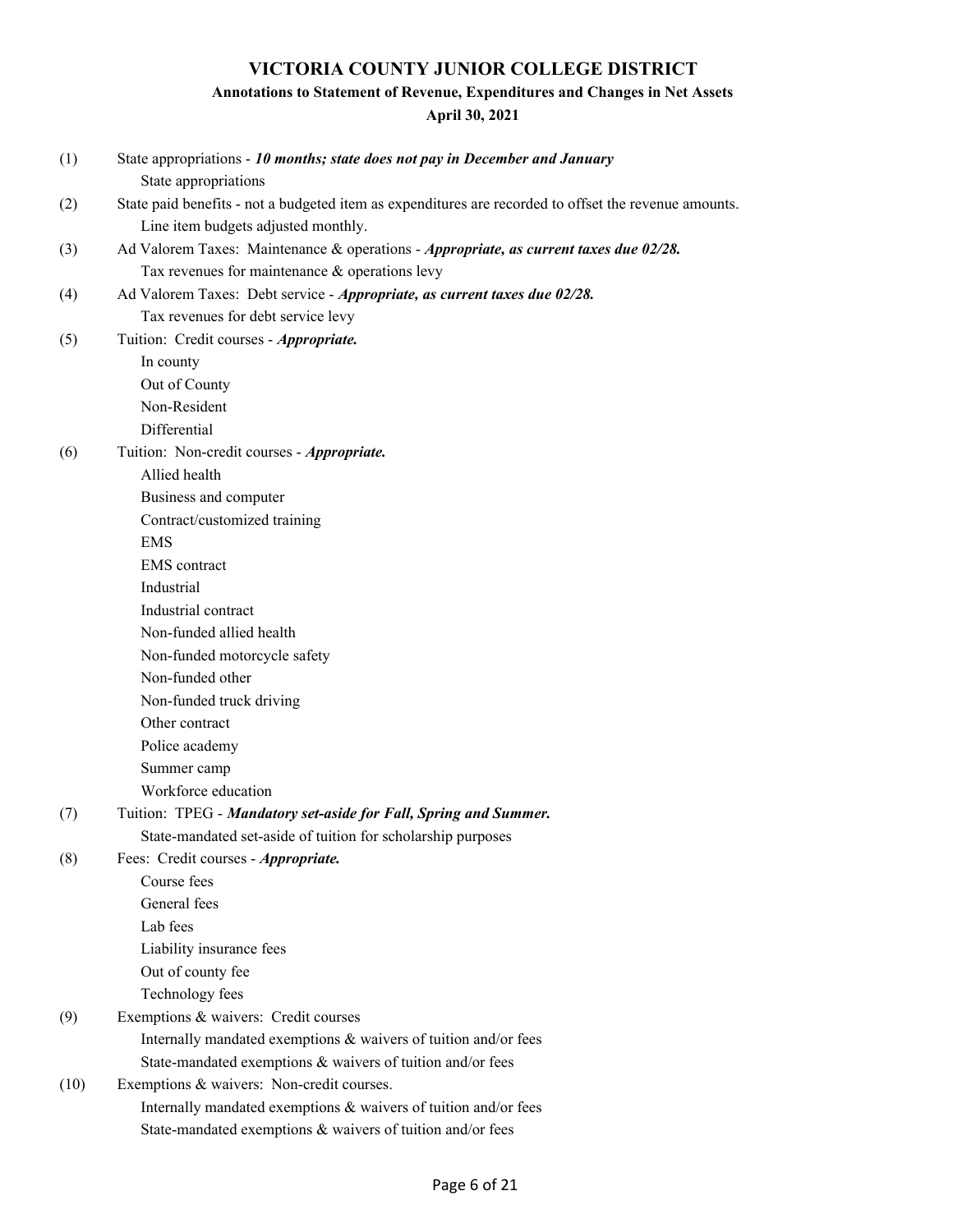## **Annotations to Statement of Revenue, Expenditures and Changes in Net Assets**

**April 30, 2021**

| (11) | Sales & services of educational activities           |
|------|------------------------------------------------------|
|      | Collection fee                                       |
|      | Commissions - testing center                         |
|      | Exam fees (credit courses)                           |
|      | ID card replacement                                  |
|      | Installment fees                                     |
|      | Lifelong Learning Institute membership fees          |
|      | Media Services charges to outside parties            |
|      | Museum of the Coastal Bend membership & tour charges |
|      | Papercut student printing                            |
|      | Sports center membership fee                         |
|      | Testing center fee (non-credit)                      |
|      | Transcript fee                                       |
|      | <b>VC-VISD MOU</b>                                   |
| (12) | Investment income                                    |
|      | Interest income                                      |
| (13) | Auxiliary enterprises                                |
|      | Bookstore                                            |
|      | Coin operated copiers                                |
|      | Conference and Education Center                      |
|      | Food service contract - Aramark                      |
|      | Leo J. Welder Center for the Performing Arts         |
|      | Official functions                                   |
|      | <b>Student Center operations</b>                     |
| (14) | Other income                                         |
|      | Athletic ticket sales                                |
|      | Late & Schedule Change Fees                          |
|      | Library fines                                        |
|      | Other miscellaneous income                           |
|      | Parking fines                                        |
|      | Pell administrative allowance                        |
|      | Proceeds-Sale of Capital Assets                      |
|      | Recovery of indirect costs related to grants         |
|      | Recycling income                                     |
|      | Rental: Sports Center                                |
|      | Rental: Museum of the Coastal Bend                   |
|      | Rental: University of Houston                        |

Returned check fees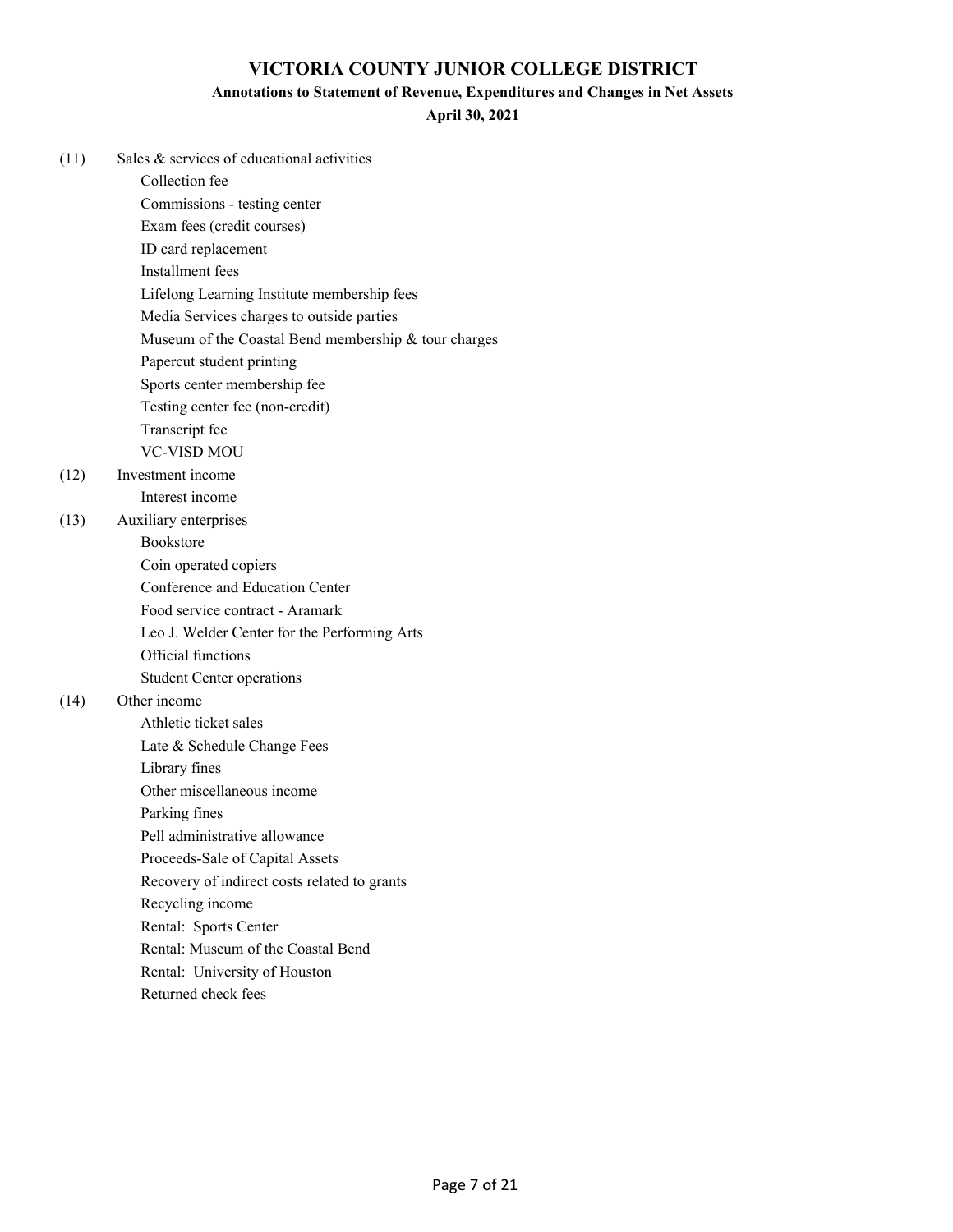## **Annotations to Statement of Revenue, Expenditures and Changes in Net Assets**

| (15) | Scholarships and fellowships (including Title IV)                         |
|------|---------------------------------------------------------------------------|
|      | Title IV:                                                                 |
|      | Pell grants                                                               |
|      | Supplemental education opportunity grants                                 |
|      | Federal work-study                                                        |
|      | Direct loans                                                              |
|      | State scholarships:                                                       |
|      | Texas educational opportunity grants                                      |
|      | Texas grants                                                              |
|      | Texas public education grants                                             |
|      | Other scholarships & fellowships:                                         |
|      | Institutional scholarships                                                |
|      | Victoria College Foundation scholarships                                  |
| (16) | Grants and contracts: Federal grants and contracts - Appropriate.         |
|      | Non-scholarship & fellowship grants and contracts                         |
| (17) | Grants and contracts: State grants and contracts - Appropriate.           |
|      | Non-scholarship & fellowship grants and contracts                         |
| (18) | Grants and contracts: Local grants and contracts - Appropriate.           |
|      | Non-scholarship & fellowship grants and contracts                         |
| (19) | Instruction - <i>Appropriate</i> .                                        |
|      | Costs associated with provision of credit and non-credit course offerings |
|      | Instructional technology initiative                                       |
| (20) | Public service - Appropriate.                                             |
|      | Lifelong Learning Institute                                               |
|      | Motorcycle safety                                                         |
|      | Other non-state funded course offerings                                   |
|      | Personal enrichment                                                       |
|      | Summer camps                                                              |
|      | Truck driving                                                             |
| (21) | Academic support - Appropriate.                                           |
|      | Office of Vice President, Instruction                                     |
|      | Academic support and student success                                      |
|      | Distance education and instructional technology                           |
|      | Division offices                                                          |
|      | Faculty / staff development                                               |
|      | Faculty senate                                                            |
|      | Gonzales center                                                           |
|      | Library                                                                   |
|      | Lyceum                                                                    |
|      | Museum of the Coastal Bend                                                |
|      | Teaching and learning center                                              |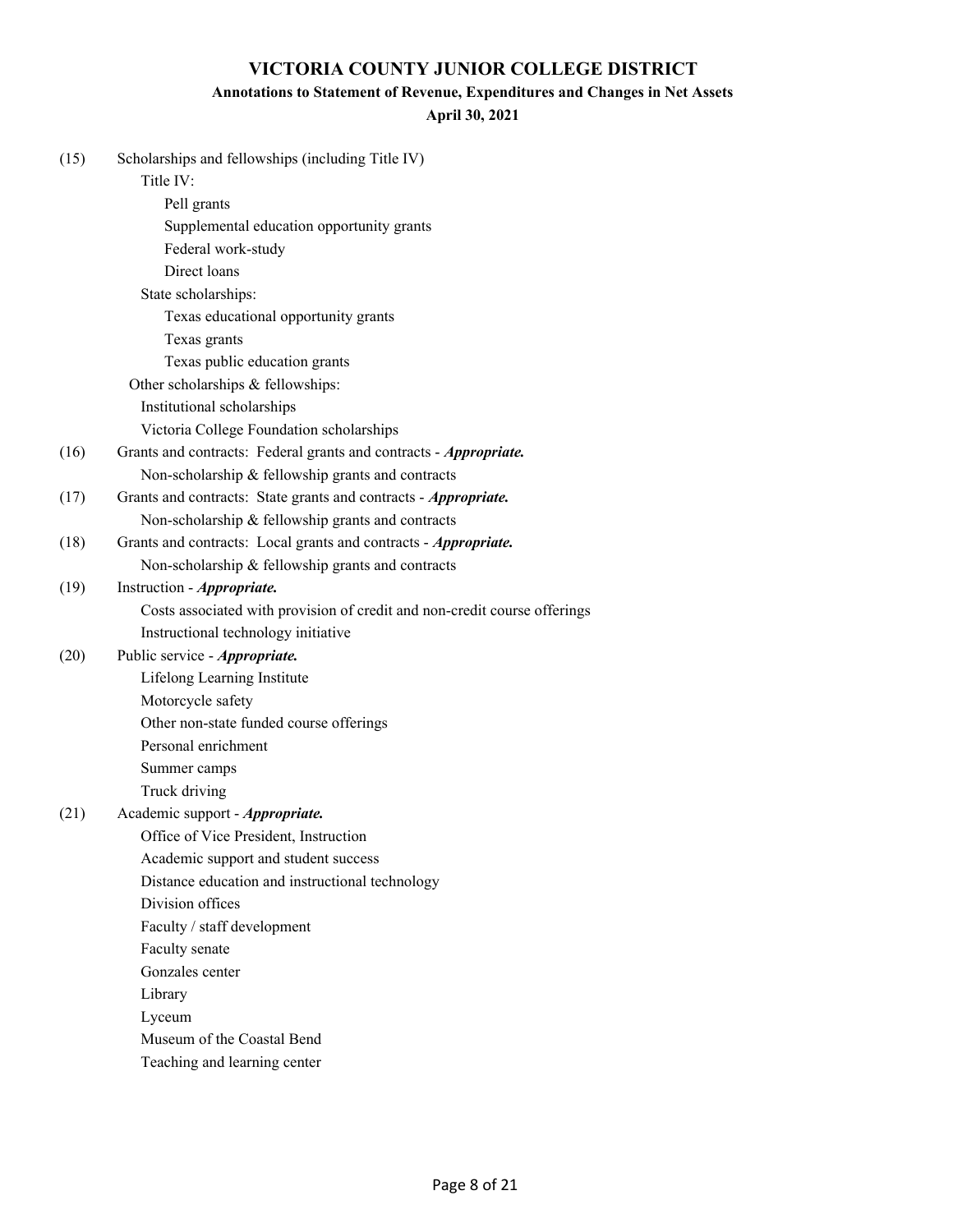#### **Annotations to Statement of Revenue, Expenditures and Changes in Net Assets**

**April 30, 2021**

(22) Student services - *Appropriate.* Office, Dean of Student Services Advising / counseling Athletics Financial aid Orientation Registrar Sports center Student life office Student recruitment Student testing and assessment Veterans services (23) Institutional support - *Appropriate.* Office of the President

Governing board

Office, Vice President of Administrative Services

Business office / payments

Campus security

Central stores

Central mail service

Central telephone service

College advancement

College information systems

Commencement

Effectiveness, research and assessment

Faculty/staff development

Foundation - capital campaign

Foundation advancement

General institutional

Governmental affairs

Human resources

Institutional memberships

Marketing & communications

Office, Director of Special Projects and Risk Management

Printing and mailroom services

Purchasing

Quality enhancement plan

Reaffirmation - SACS

Sponsored research office

Staff council

Strategic initiatives

Tax appraisal and collection fees

Technology services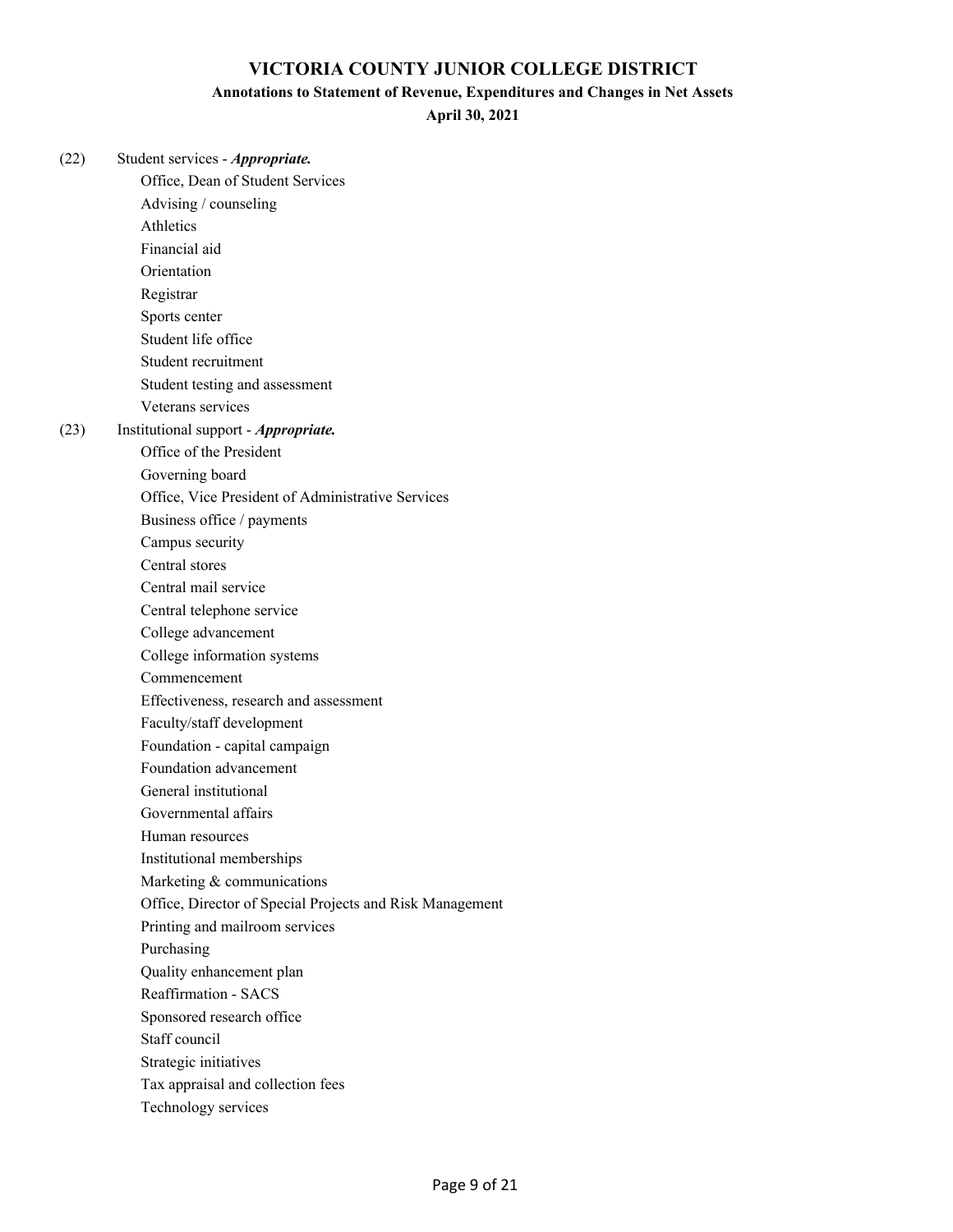## **Annotations to Statement of Revenue, Expenditures and Changes in Net Assets**

| (24) | Physical plant - <i>Appropriate</i> . |
|------|---------------------------------------|
|      |                                       |

|      | Building maintenance                                                                                              |
|------|-------------------------------------------------------------------------------------------------------------------|
|      | Custodial services                                                                                                |
|      | General services                                                                                                  |
|      | Grounds maintenance                                                                                               |
|      | Major repairs & renovations                                                                                       |
|      | <b>Utilities</b>                                                                                                  |
| (25) | Scholarships and fellowships                                                                                      |
|      | Institutional work-study                                                                                          |
|      | Pass through of other federal (non-Title IV) scholarships                                                         |
|      | Pass through of scholarships awarded by the foundation                                                            |
|      | Pass through of state scholarships                                                                                |
|      | Scholarships funded by auxiliary services                                                                         |
|      | Title IV                                                                                                          |
| (26) | Auxiliary enterprises - <i>Appropriate</i> .                                                                      |
|      | Expenditures associated with auxiliary enterprises enumerated at (12) above                                       |
| (27) | Staff benefits - unallocated - Appropriate. Unallocated benefits is taken to zero at FYE.                         |
|      | Health insurance not reimbursed by state                                                                          |
|      | Teacher retirement system not reimbursed by state                                                                 |
|      | Unemployment compensation                                                                                         |
|      | Workman's compensation                                                                                            |
| (28) | Debt service - Appropriate, as principal payments are due in August and interest payments are due in February and |
|      | August.                                                                                                           |
|      | Bonded debt payments of principal and interest                                                                    |
|      |                                                                                                                   |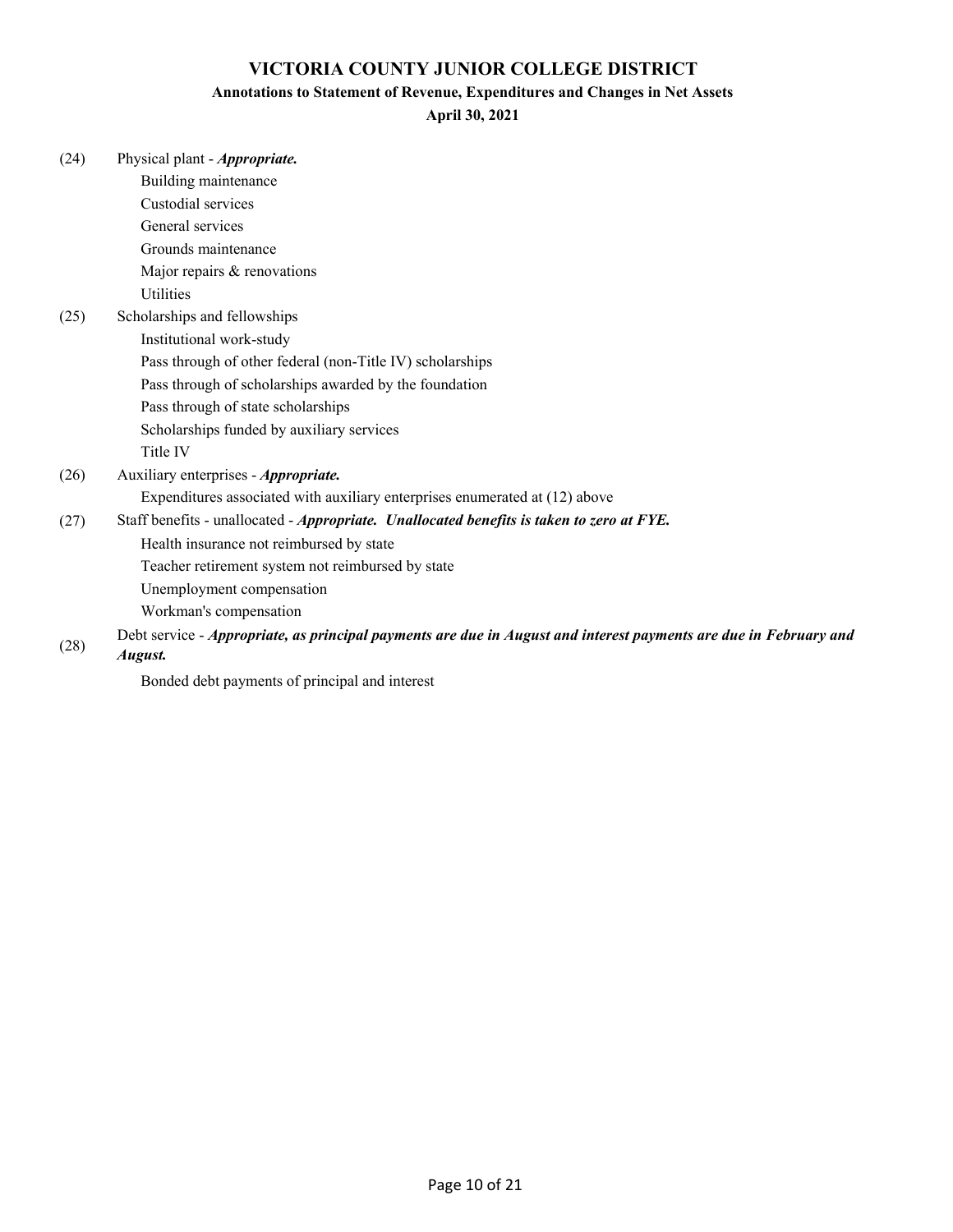## Statement of Revenues, Expenditures and Changes in Net Assets

April 30, 2021

#### Unrestricted - General

|                                            |               |                    | % Actual to   | Prior Year         | $%$ of   |
|--------------------------------------------|---------------|--------------------|---------------|--------------------|----------|
|                                            | Adjusted      | Actual             | Adjusted      | Actual             | 04/30/20 |
|                                            | <b>Budget</b> | $(100\%)$          | <b>Budget</b> | 04/30/20           | Actual   |
| <b>REVENUES:</b>                           |               |                    |               |                    |          |
| State appropriations                       | \$5,535,060   | 3,432,824.00<br>\$ | 62.02%        | \$<br>3,432,863.00 | 100.00%  |
| State paid benefits                        |               |                    |               |                    |          |
| Health insurance                           | 911,856       | 911,856.00         | 100.00%       | 911,857.67         | 100.00%  |
| Retirement contributions                   | 324,019       | 324,017.40         | 100.00%       | 319,724.74         | 101.34%  |
| Ad valorem taxes:                          |               |                    |               |                    |          |
| Maintenance & operations                   | 12,782,206    | 12,688,113.60      | 99.26%        | 12,292,434.02      | 103.22%  |
| Tuition:                                   |               |                    |               |                    |          |
| Credit courses                             | 4,223,434     | 2,899,399.75       | 68.65%        | 3,305,766.21       | 87.71%   |
| Non-credit courses                         | 1,147,196     | 867,545.84         | 75.62%        | 695,858.24         | 124.67%  |
| <b>TPEG</b>                                | (250,000)     | (102, 228.00)      | 40.89%        | (111, 433.00)      | 91.74%   |
| Fees:                                      |               |                    |               |                    |          |
| Credit courses                             | 5,018,113     | 3,462,975.75       | 69.01%        | 3,722,044.48       | 93.04%   |
| Exemptions & waivers:                      |               |                    |               |                    |          |
| Credit courses                             | (300,000)     | (146, 519.69)      | 48.84%        | (134,998.43)       | 108.53%  |
| Sales & services of educational activities | 449,279       | 290,415.55         | 64.64%        | 344,897.26         | 84.20%   |
| Investment income                          | 270,000       | 124,982.27         | 46.29%        | 141,011.64         | 88.63%   |
| Other income                               | 223,350       | 1,778,502.62       | 796.29%       | 127,231.78         | 1397.84% |
| Grants:                                    |               |                    |               |                    |          |
| Local grants                               | 145,280       | 128,856.29         | 88.70%        | 153,883.10         | 83.74%   |
| Total                                      | 30,479,793    | 26,660,741.38      | 87.47%        | 25, 201, 140. 71   | 105.79%  |
| <b>EXPENDITURES:</b>                       |               |                    |               |                    |          |
| Instruction                                | 11,788,350    | 7,260,752.55       | 61.59%        | 7,504,493.85       | 96.75%   |
| Public service                             | 259,819       | 161,960.75         | 62.34%        | 120,798.88         | 134.07%  |
| Academic support                           | 3,157,831     | 2,102,961.76       | 66.60%        | 2,066,957.24       | 101.74%  |
| Student services                           | 2,398,617     | 1,481,370.65       | 61.76%        | 1,491,375.54       | 99.33%   |
| Institutional support                      | 6,346,225     | 4,161,957.46       | 65.58%        | 4,349,536.51       | 95.69%   |
| Physical plant                             | 4,487,576     | 2,447,858.68       | 54.55%        | 2,568,253.36       | 95.31%   |
| Scholarships and fellowships               | 130,500       | 72,764.43          | 55.76%        | 89,988.59          | 80.86%   |
| Staff benefits                             | 962,905       | 817,114.23         | 84.86%        | 838,362.10         | 97.47%   |
| Reserve for contingencies                  | 104,517       |                    | $0.00\%$      |                    | $0.00\%$ |
| Total                                      | 29,636,340    | 18,506,740.51      | 62.45%        | 19,029,766.07      | 97.25%   |
| TRANSFERS AMOUNG FUNDS:                    |               |                    |               |                    |          |
| Transfers out                              | (442,000)     | (622, 655.52)      | 140.87%       | (539,766.07)       | 115.36%  |
| Total                                      | (442,000)     | (622, 655.52)      | 140.87%       | (539,766.07)       | 115.36%  |
| Net Increase (Decrease) in Net Assets      | 401,453<br>S  | 7,531,345.35<br>S. |               | 5,631,608.57<br>S. |          |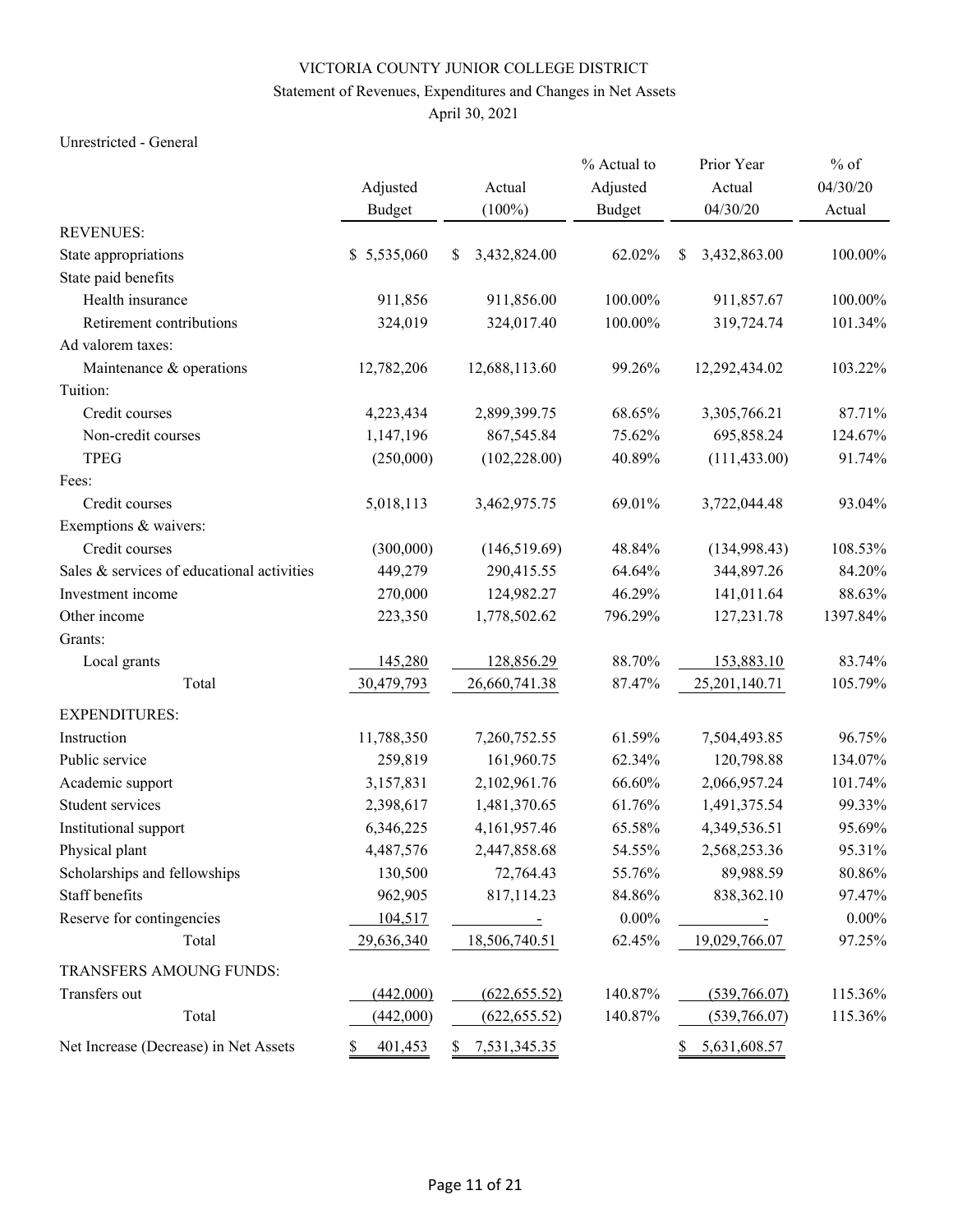## Statement of Revenues, Expenditures and Changes in Net Assets

April 30, 2021

#### Federal Restricted Funds

|                                              |                  |                | % Actual to | Prior Year     | $%$ of   |
|----------------------------------------------|------------------|----------------|-------------|----------------|----------|
|                                              | Adjusted         | Actual         | Adjusted    | Actual         | 04/30/20 |
|                                              | Budget           | $(100\%)$      | Budget      | 04/30/20       | Actual   |
| <b>REVENUES:</b>                             |                  |                |             |                |          |
| Scholarships and fellowships (with Title IV) | 6,034,851<br>\$. | \$6,034,851.35 | 100.00%     | \$6,136,470.35 | 98.34%   |
| Federal grants                               | 4,952,036        | 4,952,035.78   | 100.00%     | 1,245,650.30   | 397.55%  |
| Total                                        | 10,986,887       | 10,986,887.13  | 100.00%     | 7,382,120.65   | 148.83%  |
| <b>EXPENDITURES:</b>                         |                  |                |             |                |          |
| Instruction                                  | 645,947          | 645,946.90     | 100.00%     | 684,931.86     | 94.31%   |
| Academic support                             | 44,319           | 44,319.09      | 100.00%     | 4,015.52       | 1103.69% |
| Student services                             | 288,105          | 288, 105.36    | 100.00%     | 550,008.06     | 52.38%   |
| Institutional support                        | 3,973,665        | 3,973,664.43   | 100.00%     | 6,694.86       | $0.00\%$ |
| Scholarships and fellowships                 | 6,034,851        | 6,034,851.35   | 100.00%     | 6,136,470.35   | 98.34%   |
| Total                                        | 10,986,887       | 10,986,887.13  | 100.00%     | 7,382,120.65   | 148.83%  |
| Net Increase (Decrease) in Net Assets        | \$               | \$             |             |                |          |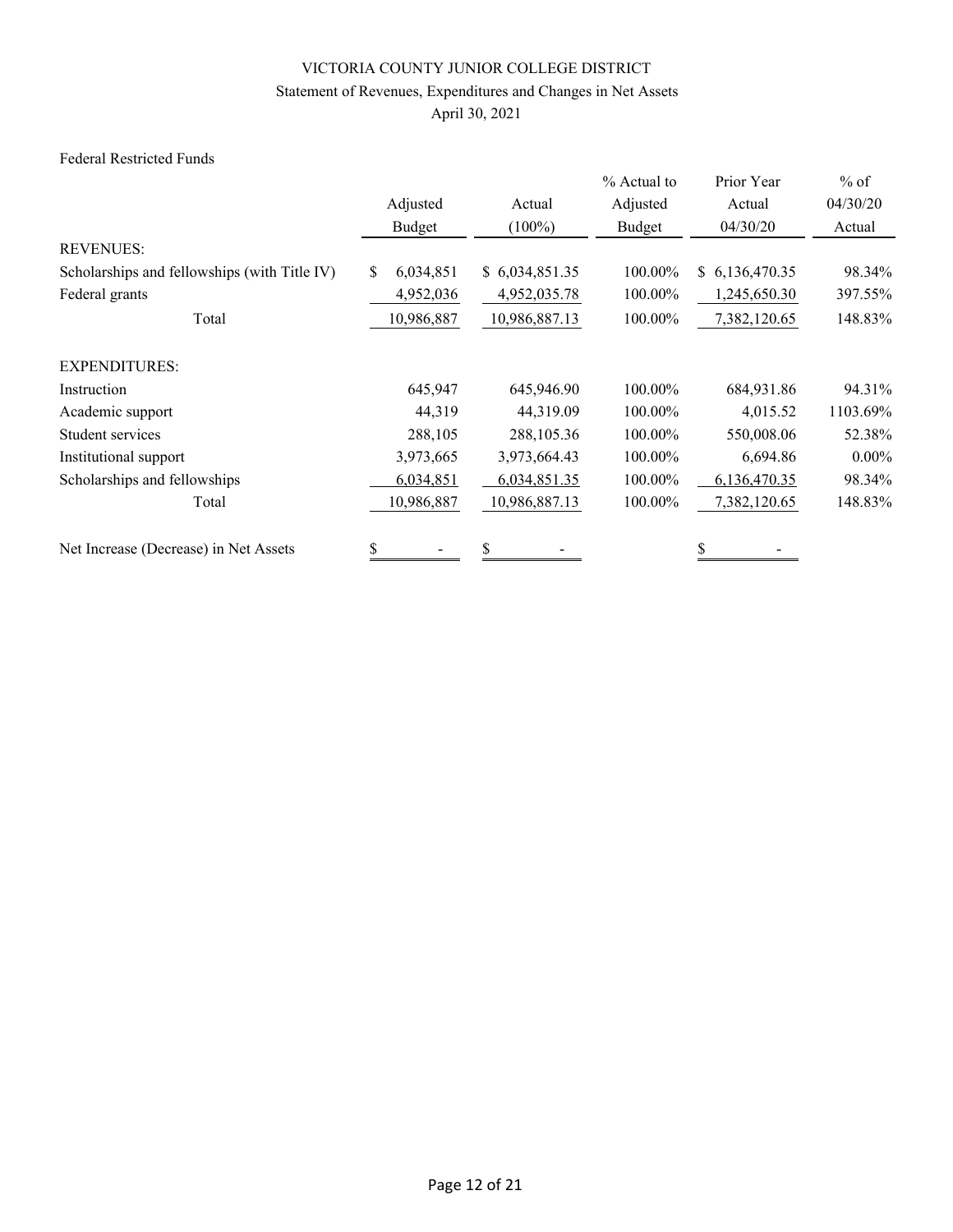## Statement of Revenues, Expenditures and Changes in Net Assets

April 30, 2021

#### State Restricted Funds

|                                       | Adjusted<br>Budget | Actual<br>$(100\%)$ | % Actual to<br>Adjusted<br>Budget | Prior Year<br>Actual<br>04/30/20 | $%$ of<br>04/30/20<br>Actual |
|---------------------------------------|--------------------|---------------------|-----------------------------------|----------------------------------|------------------------------|
| <b>REVENUES:</b>                      |                    |                     |                                   |                                  |                              |
| Investment income                     | \$                 | \$                  | $0.00\%$                          | \$<br>1.85                       | $0.00\%$                     |
| State grants                          | 317,258            | 317,257.54          | 100.00%                           | 282,363.29                       | 112.36%                      |
| Total                                 | 317,258            | 317,257.54          | 100.00%                           | 282,365.14                       | 112.36%                      |
| <b>EXPENDITURES:</b>                  |                    |                     |                                   |                                  |                              |
| Instruction                           | 59,773             | 59,772.54           | 100.00%                           | 17,040.29                        | 350.77%                      |
| Institutional support                 | 250                | 250.00              | 100.00%                           | 165.00                           | 151.52%                      |
| Scholarships and fellowships          | 437,890            | 437,890.52          | 100.00%                           | 362,925.92                       | 120.66%                      |
| Total                                 | 497,913            | 497,913.06          | 100.00%                           | 380, 131. 21                     | 130.98%                      |
| <b>TRANSFERS AMOUNG FUNDS:</b>        |                    |                     |                                   |                                  |                              |
| Transfers in                          | 180,655            | 180,655.52          | 100.00%                           | 97,766.07                        | 184.78%                      |
| Net Increase (Decrease) in Net Assets | \$                 | \$                  |                                   | \$                               |                              |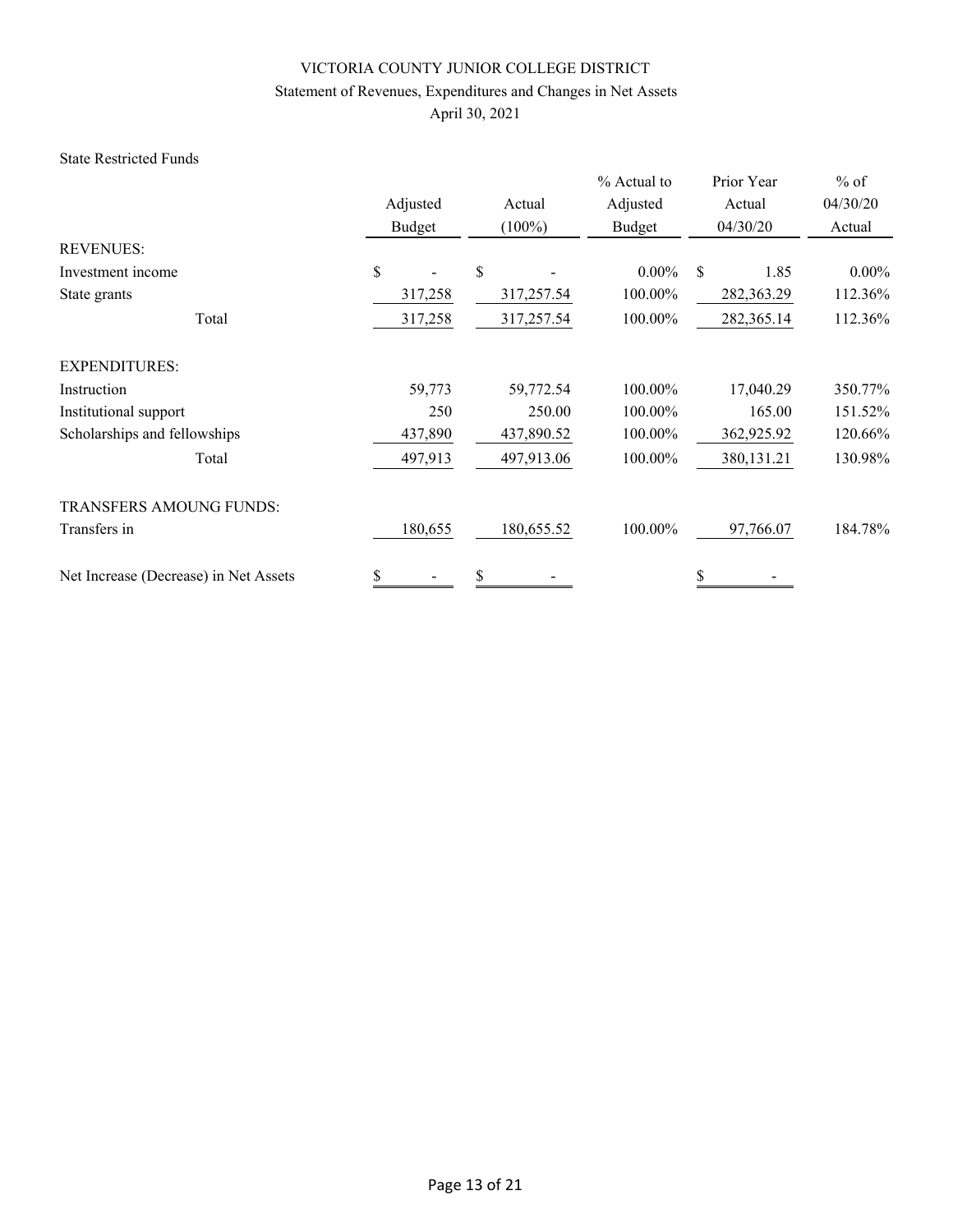## Statement of Revenues, Expenditures and Changes in Net Assets

April 30, 2021

#### Local Restricted Funds

|                                       |       | Adjusted<br>Budget |       | Actual<br>$(100\%)$ |          | % Actual to<br>Adjusted<br>Budget | Prior Year<br>Actual<br>04/30/20 | $%$ of<br>04/30/20<br>Actual |
|---------------------------------------|-------|--------------------|-------|---------------------|----------|-----------------------------------|----------------------------------|------------------------------|
| <b>REVENUES:</b>                      |       |                    |       |                     |          |                                   |                                  |                              |
| Local grants                          |       |                    | 4,634 |                     | 4,633.84 | 100.00%                           | 3,594.13                         | 128.93%                      |
|                                       | Total |                    | 4,634 |                     | 4,633.84 | 100.00%                           | 3,594.13                         | 128.93%                      |
| <b>EXPENDITURES:</b>                  |       |                    |       |                     |          |                                   |                                  |                              |
| Academic support                      |       |                    | 4,634 |                     | 4,633.84 | 100.00%                           | 3,594.13                         | 128.93%                      |
|                                       | Total |                    | 4,634 |                     | 4,633.84 | 100.00%                           | 3,594.13                         | 128.93%                      |
| Net Increase (Decrease) in Net Assets |       | \$                 |       | \$                  |          |                                   | \$                               |                              |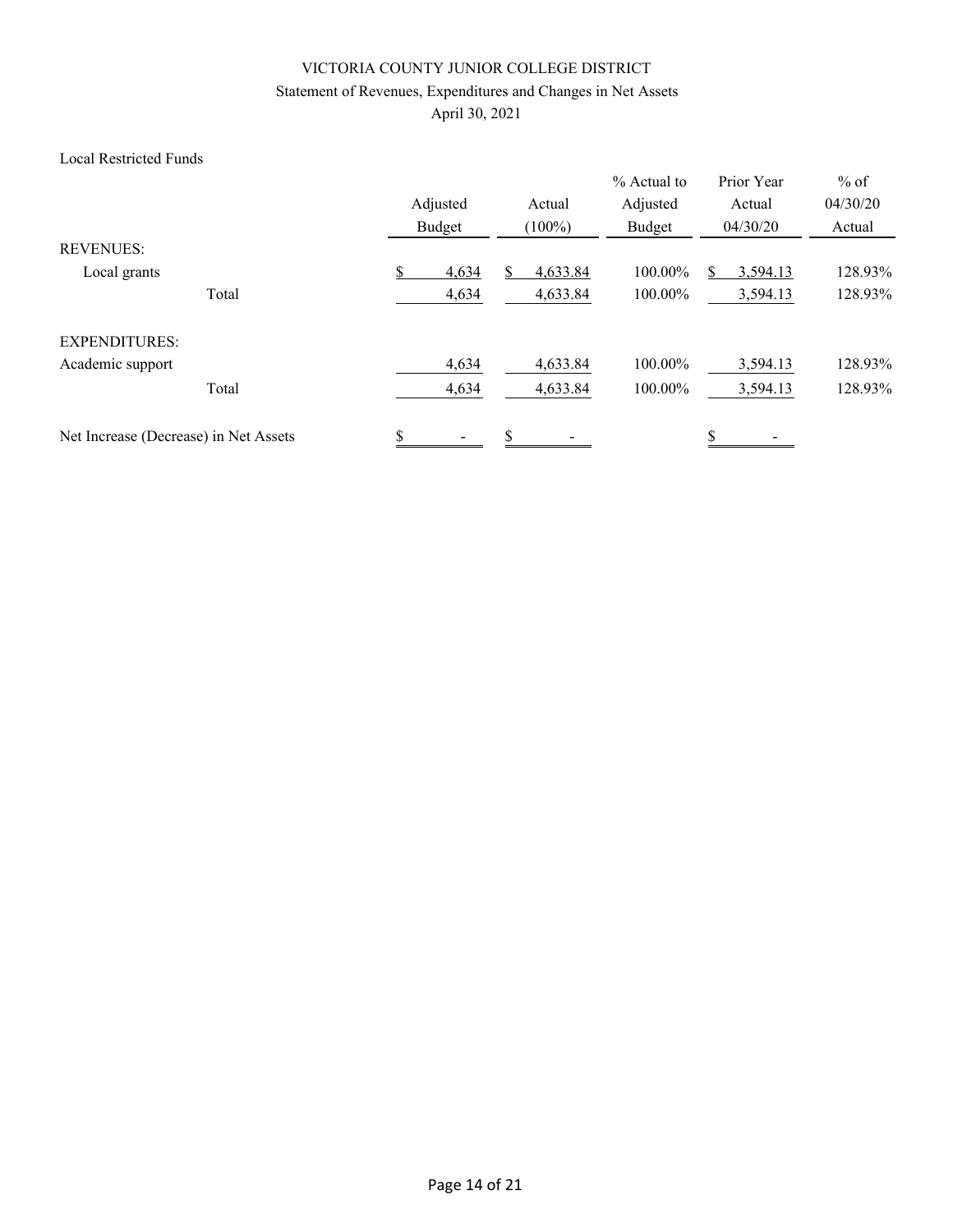## Statement of Revenues, Expenditures and Changes in Net Assets

April 30, 2021

## Auxiliary Enterprises

|                                       |                  |                  | % Actual to   | Prior Year          | $%$ of   |  |
|---------------------------------------|------------------|------------------|---------------|---------------------|----------|--|
|                                       | Adjusted         | Actual           | Adjusted      | Actual              | 04/30/20 |  |
|                                       | <b>Budget</b>    | $(100\%)$        | <b>Budget</b> | 04/30/20            | Actual   |  |
| <b>REVENUES:</b>                      |                  |                  |               |                     |          |  |
| Auxiliary services                    | \$<br>2,593,500  | 954,203.75<br>\$ | 36.79%        | 1,505,511.52        | 63.38%   |  |
| Interest                              |                  | 504.05           | $0.00\%$      | 663.89              | 75.92%   |  |
| Total                                 | 2,593,500        | 954,707.80       | 36.81%        | 1,506,175.41        | 63.39%   |  |
| <b>EXPENDITURES:</b>                  |                  |                  |               |                     |          |  |
| Salaries and wages                    | 526,018          | 346,610.28       | 65.89%        | 356,114.88          | 97.33%   |  |
| Employee benefits                     | 259,051          | 116,290.02       | 44.89%        | 121,063.29          | 96.06%   |  |
| Allocations and departmental charges  | 192,663          | 130,043.80       | 67.50%        | 133,352.33          | 97.52%   |  |
| Professional and contracted services  | 115,671          | 140,998.89       | 121.90%       | 106,418.27          | 132.50%  |  |
| Advertising and public relations      | 37,200           | 9,745.97         | 26.20%        | 10,227.41           | 95.29%   |  |
| Rental expenditures                   | 22,165           | 6,144.96         | 27.72%        | 10,899.46           | 56.38%   |  |
| Supplies                              | 16,775           | 5,813.07         | 34.65%        | 7,599.26            | 76.50%   |  |
| Training and conference fees          | 6,600            | 492.55           | 7.46%         | 1,580.77            | 31.16%   |  |
| Travel                                | 4,500            | 438.00           | 9.73%         | 1,716.02            | 25.52%   |  |
| Other operating expenditures          | 295,930          | 143, 104. 18     | 48.36%        | 162,074.08          | 88.30%   |  |
| Scholarships and fellowships          | 45,000           | 33,540.55        | 74.53%        | 39,225.00           | 85.51%   |  |
| Auxiliary enterprises                 | 1,465,880        | 635,828.50       | 43.38%        | 937,956.72          | 67.79%   |  |
| Capital outlay                        | 7,500            | 3,068.00         | 40.91%        | 1,175.21            | 261.06%  |  |
| Total                                 | 2,994,953        | 1,572,118.77     | 52.49%        | 1,889,402.70        | 83.21%   |  |
| TRANSFERS AMOUNG FUNDS:               |                  |                  |               |                     |          |  |
| Transfers in                          |                  |                  | $0.00\%$      |                     | $0.00\%$ |  |
| Total                                 |                  |                  | $0.00\%$      |                     | $0.00\%$ |  |
| Net Increase (Decrease) in Net Assets | \$<br>(401, 453) | \$ (617, 410.97) |               | (383, 227.29)<br>S. |          |  |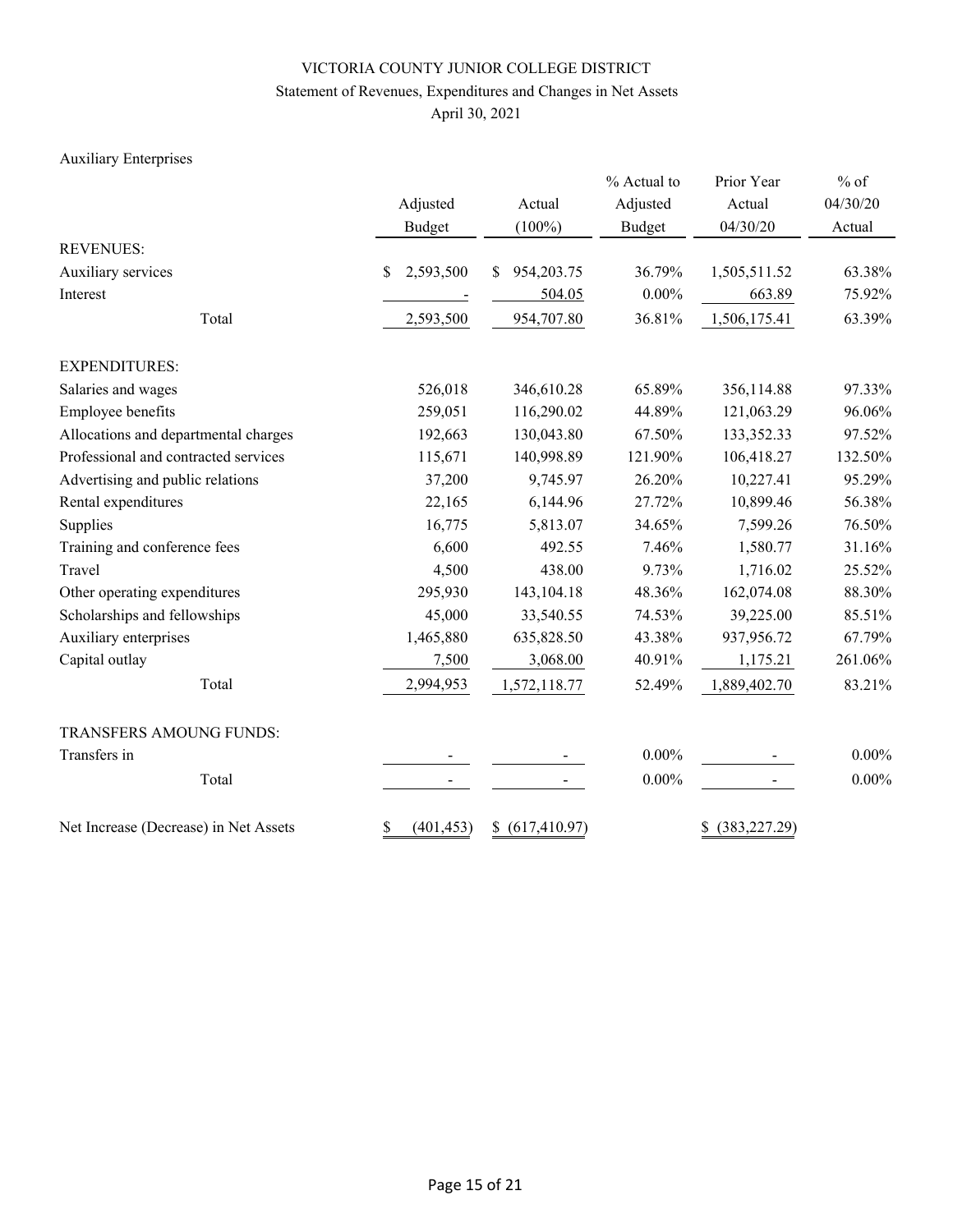## Statement of Revenues, Expenditures and Changes in Net Assets

April 30, 2021

### Debt Service

|                                       |             |                         | % Actual to | Prior Year     | $%$ of   |
|---------------------------------------|-------------|-------------------------|-------------|----------------|----------|
|                                       | Adjusted    | Actual                  | Adjusted    | Actual         | 04/30/20 |
|                                       | Budget      | $(100\%)$               | Budget      | 04/30/20       | Actual   |
| <b>REVENUES:</b>                      |             |                         |             |                |          |
| Ad valorem taxes:                     | \$2,625,638 | \$2,631,430.06          | 100.22%     | \$2,588,089.65 | 101.67%  |
| Investment income                     |             |                         | $0.00\%$    | 1.85           | $0.00\%$ |
| Total                                 | 2,625,638   | 2,631,430.06<br>100.22% |             | 2,588,091.50   | 101.67%  |
| <b>EXPENDITURES:</b>                  |             |                         |             |                |          |
| Retirement of principal               | 1,910,000   |                         | $0.00\%$    |                | $0.00\%$ |
| Interest                              | 715,638     | 357,818.75              | 50.00%      | 390,068.75     | 91.73%   |
| Total                                 | 2,625,638   | 357,818.75              | 13.63%      | 390,068.75     | 91.73%   |
| Net Increase (Decrease) in Net Assets | \$          | \$2,273,611.31          |             | \$2,198,022.75 |          |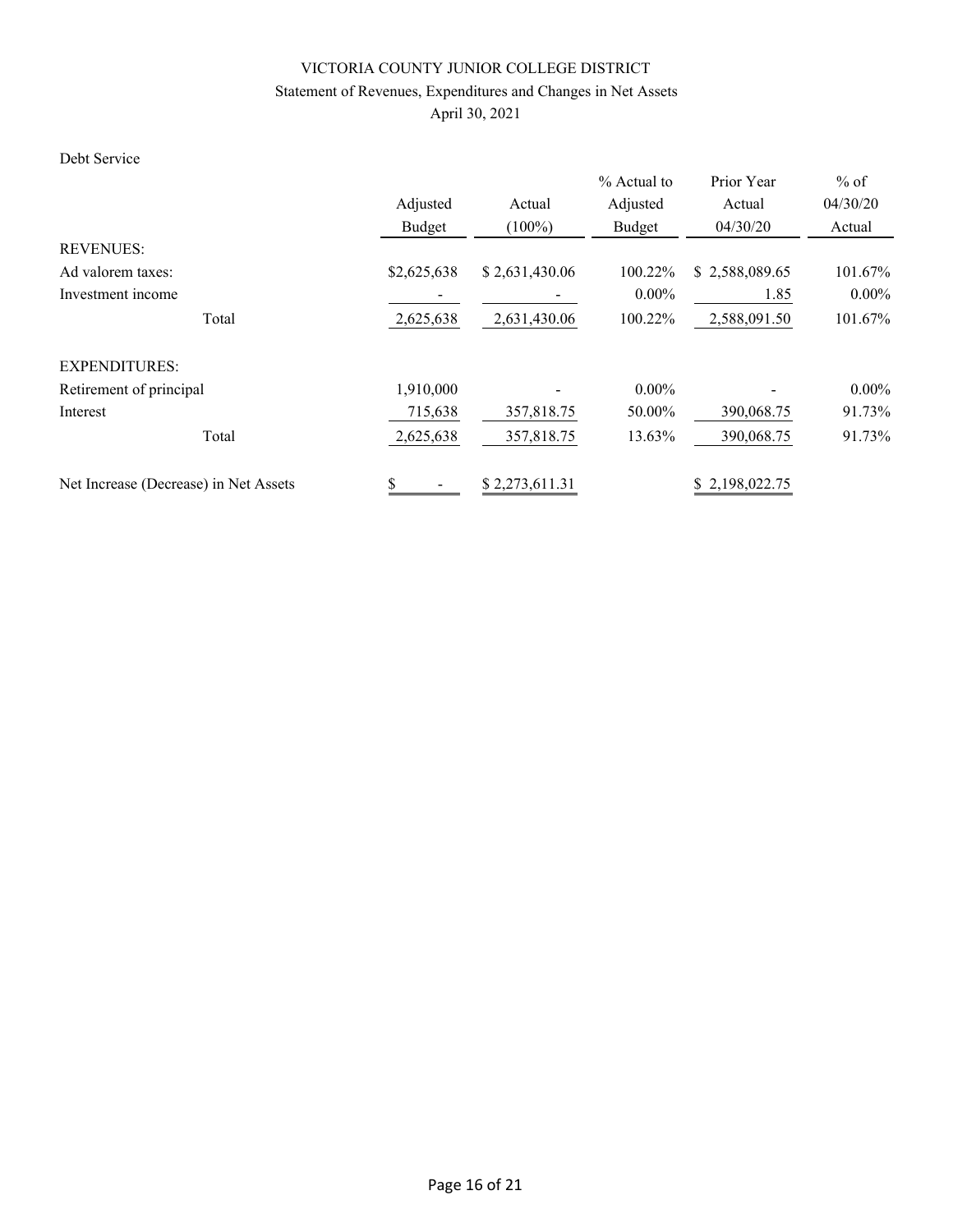## Budget Adjustments

# April 30, 2021

### Unrestricted - General

|                                            |    | Adopted<br><b>Budget</b> |             | <b>Current Month</b><br>Budget<br>Adjustments |     | Cumulative<br>Budget<br>Adjustments |    | Adjusted<br><b>Budget</b> |
|--------------------------------------------|----|--------------------------|-------------|-----------------------------------------------|-----|-------------------------------------|----|---------------------------|
| <b>REVENUES:</b>                           |    |                          |             |                                               |     |                                     |    |                           |
| State appropriations                       | \$ | 5,535,060                | $\mathbb S$ |                                               | \$  |                                     | \$ | 5,535,060                 |
| State paid benefits                        |    |                          |             |                                               |     |                                     |    |                           |
| Health insurance                           |    |                          |             | 113,982                                       |     | 911,856                             |    | 911,856                   |
| Retirement contributions                   |    |                          |             | 40,279                                        |     | 324,019                             |    | 324,019                   |
| Ad valorem taxes:                          |    |                          |             |                                               |     |                                     |    |                           |
| Maintenance & operations                   |    | 12,782,206               |             |                                               |     |                                     |    | 12,782,206                |
| Tuition:                                   |    |                          |             |                                               |     |                                     |    |                           |
| Credit courses                             |    | 4,223,434                |             |                                               |     |                                     |    | 4,223,434                 |
| Non-credit courses                         |    | 1,147,196                |             |                                               |     |                                     |    | 1,147,196                 |
| <b>TPEG</b>                                |    | (250,000)                |             |                                               |     |                                     |    | (250,000)                 |
| Fees:                                      |    |                          |             |                                               |     |                                     |    |                           |
| Credit courses                             |    | 5,018,113                |             |                                               |     |                                     |    | 5,018,113                 |
| Exemptions & waivers:                      |    |                          |             |                                               |     |                                     |    |                           |
| Credit courses                             |    | (300,000)                |             |                                               |     |                                     |    | (300,000)                 |
| Sales & services of educational activities |    | 449,279                  |             |                                               |     |                                     |    | 449,279                   |
| Investment income                          |    | 270,000                  |             |                                               |     |                                     |    | 270,000                   |
| Other income                               |    | 223,350                  |             |                                               |     |                                     |    | 223,350                   |
| Grants:                                    |    |                          |             |                                               |     |                                     |    |                           |
| Local grants                               |    | 98,997                   |             | 11,611                                        |     | 46,283                              |    | 145,280                   |
| Total                                      |    | 29,197,635               |             | 165,872                                       |     | 1,282,158                           |    | 30,479,793                |
| <b>EXPENDITURES:</b>                       |    |                          |             |                                               |     |                                     |    |                           |
| Instruction                                |    | 9,836,921                |             | 61,833                                        |     | 1,951,429                           |    | 11,788,350                |
| Public service                             |    | 246,841                  |             | 328                                           |     | 12,978                              |    | 259,819                   |
| Academic support                           |    | 2,479,288                |             | 15,088                                        |     | 678,543                             |    | 3,157,831                 |
| Student services                           |    | 1,913,276                |             | 12,692                                        |     | 485,341                             |    | 2,398,617                 |
| Institutional support                      |    | 5,429,533                |             | 25,570                                        |     | 916,692                             |    | 6,346,225                 |
| Physical plant                             |    | 3,648,521                |             |                                               |     | 839,055                             |    | 4,487,576                 |
| Scholarships and fellowships               |    | 130,500                  |             |                                               |     |                                     |    | 130,500                   |
| Staff benefits                             |    | 4,800,279                |             | 48,361                                        |     | (3,837,374)                         |    | 962,905                   |
| Reserve for contingencies                  |    | 104,517                  |             |                                               |     |                                     |    | 104,517                   |
| Total                                      |    | 28,589,676               |             | 163,872                                       |     | 1,046,664                           |    | 29,636,340                |
| TRANSFERS AMOUNG FUNDS:                    |    |                          |             |                                               |     |                                     |    |                           |
| Transfers in                               |    |                          |             |                                               |     |                                     |    |                           |
| Transfers out                              |    | (442,000)                |             |                                               |     |                                     |    | (442,000)                 |
| Total                                      |    | (442,000)                |             |                                               |     |                                     |    | (442,000)                 |
| Net Increase (Decrease) in Net Assets      |    | 165,959                  | \$          | 2,000                                         | \$. | 235,494                             | S. | 401,453                   |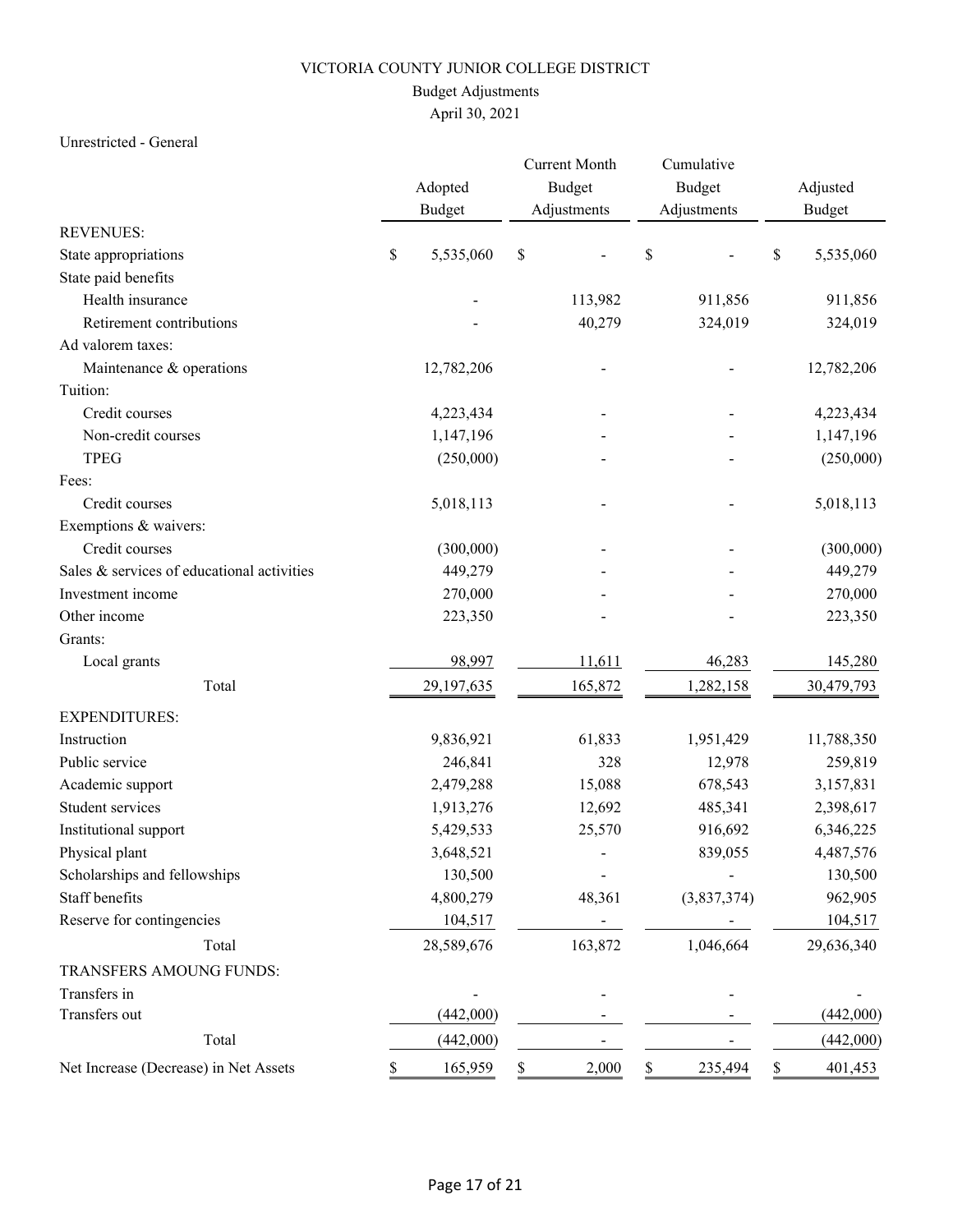## Budget Adjustments

# April 30, 2021

## Auxiliary Enterprises

|                                                                                                 |    | Adopted<br><b>Budget</b> |    | <b>Current Month</b><br><b>Budget</b><br>Adjustments |    | Cumulative<br><b>Budget</b><br>Adjustments |    | Adjusted<br><b>Budget</b> |
|-------------------------------------------------------------------------------------------------|----|--------------------------|----|------------------------------------------------------|----|--------------------------------------------|----|---------------------------|
| <b>REVENUES:</b>                                                                                |    |                          |    |                                                      |    |                                            |    |                           |
| Auxiliary services                                                                              | \$ | 2,593,500                | \$ |                                                      | \$ |                                            | \$ | 2,593,500                 |
| Total                                                                                           |    | 2,593,500                |    |                                                      |    |                                            |    | 2,593,500                 |
| <b>EXPENDITURES:</b>                                                                            |    |                          |    |                                                      |    |                                            |    |                           |
| Salaries and wages                                                                              |    | 526,018                  |    |                                                      |    |                                            |    | 526,018                   |
| Employee benefits                                                                               |    | 25,557                   |    |                                                      |    | 233,494                                    |    | 259,051                   |
| Allocations and departmental charges                                                            |    | 192,663                  |    |                                                      |    |                                            |    | 192,663                   |
| Professional and contracted services                                                            |    | 115,671                  |    |                                                      |    |                                            |    | 115,671                   |
| Advertising and public relations                                                                |    | 37,200                   |    |                                                      |    |                                            |    | 37,200                    |
| Rental expenditures                                                                             |    | 22,165                   |    |                                                      |    |                                            |    | 22,165                    |
| Supplies                                                                                        |    | 16,775                   |    |                                                      |    |                                            |    | 16,775                    |
| Training and conference fees                                                                    |    | 6,600                    |    |                                                      |    |                                            |    | 6,600                     |
| Travel                                                                                          |    | 4,500                    |    |                                                      |    |                                            |    | 4,500                     |
| Other operating expenditures                                                                    |    | 295,930                  |    |                                                      |    |                                            |    | 295,930                   |
| Scholarships and fellowships                                                                    |    | 45,000                   |    |                                                      |    |                                            |    | 45,000                    |
| Auxiliary enterprises                                                                           |    | 1,465,880                |    |                                                      |    |                                            |    | 1,465,880                 |
| Capital outlay                                                                                  |    | 5,500                    |    | 2,000                                                |    | 2,000                                      |    | 7,500                     |
| Total                                                                                           |    | 2,759,459                |    | 2,000                                                |    | 235,494                                    |    | 2,994,953                 |
| TRANSFERS AMOUNG FUNDS:                                                                         |    |                          |    |                                                      |    |                                            |    |                           |
| Transfers in                                                                                    |    |                          |    |                                                      |    |                                            |    |                           |
| Total                                                                                           |    |                          |    |                                                      |    |                                            |    |                           |
| Net Increase (Decrease) in Net Assets                                                           | \$ | (165, 959)               | \$ | (2,000)                                              | \$ | (235, 494)                                 | \$ | (401, 453)                |
| Unrestricted - General and Auxiliary Enterprises<br>Total Net Increase (Decrease) in Net Assets | \$ |                          | \$ |                                                      | \$ |                                            | \$ |                           |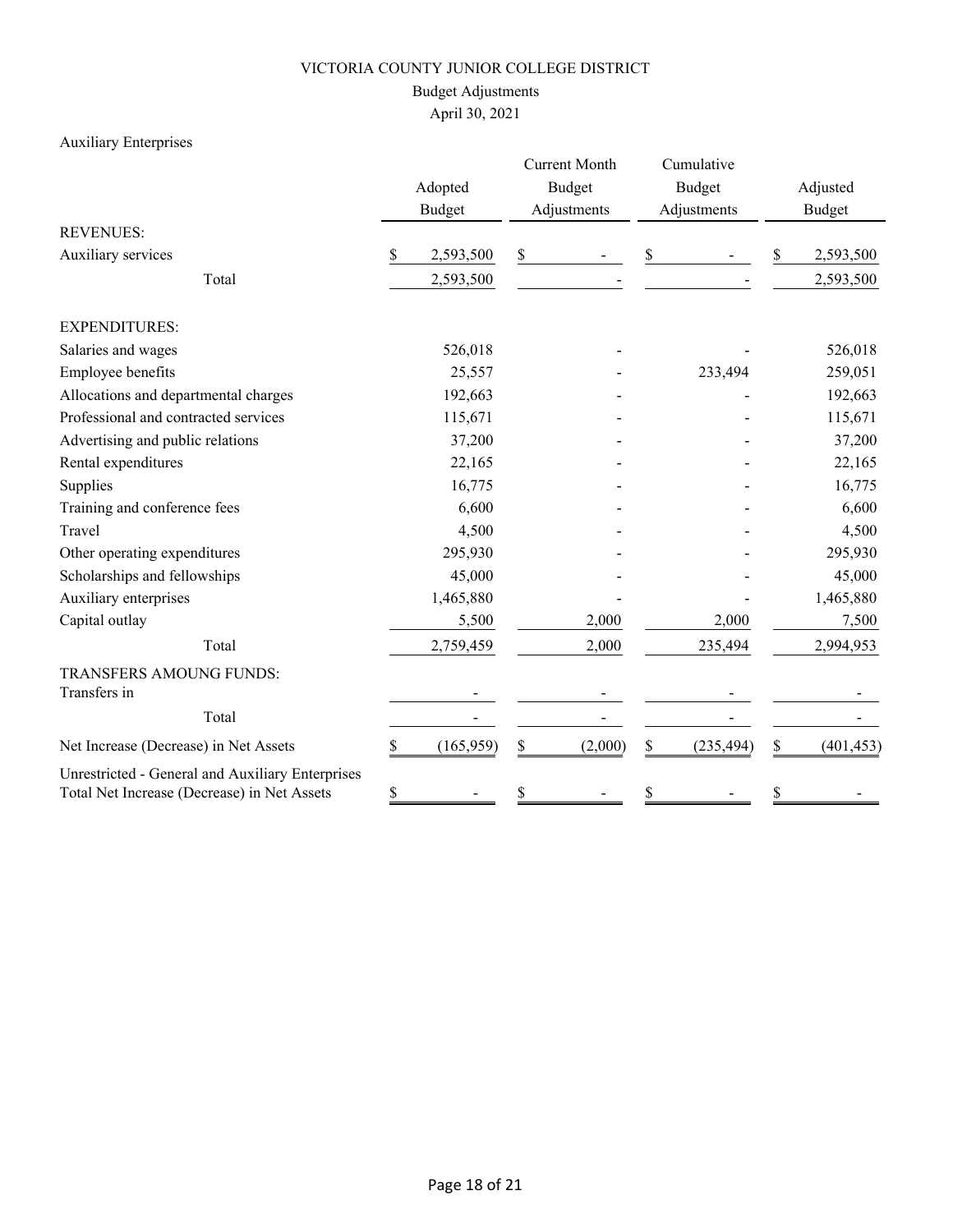#### VICTORIA COUNTY JUNIOR COLLEGE DISTRICT Gonzales Center Expansion April 30, 2021

#### **Resources**

|                                    | April 30, 2021 |                   |                 | Project-to-Date |                       |        |               |  |
|------------------------------------|----------------|-------------------|-----------------|-----------------|-----------------------|--------|---------------|--|
| Gifts & Grants                     |                |                   | S               | 1,115.54        |                       |        |               |  |
| Interest From Investments - Grants |                | 1.19              |                 | 37.52           |                       |        |               |  |
| <b>Total Resources</b>             |                | 1.19              | S               | 1,153.06        |                       |        |               |  |
|                                    |                | Resources Applied |                 |                 |                       |        |               |  |
|                                    |                |                   |                 |                 |                       |        | Balance       |  |
|                                    | April 30, 2021 |                   | Project-to-Date |                 | <b>Total Contract</b> |        | On Contract   |  |
| Gonzales Center Expansion          |                |                   |                 |                 |                       |        |               |  |
| Postage                            | \$             |                   | \$              | 0.50            | S                     | 0.50   | <sup>\$</sup> |  |
| Supplies                           |                |                   |                 | 220.00          |                       | 220.00 |               |  |
|                                    |                |                   |                 | 220.50          | S                     | 220.50 | S             |  |
| Net Resources Available            |                |                   |                 | 932.56          |                       |        |               |  |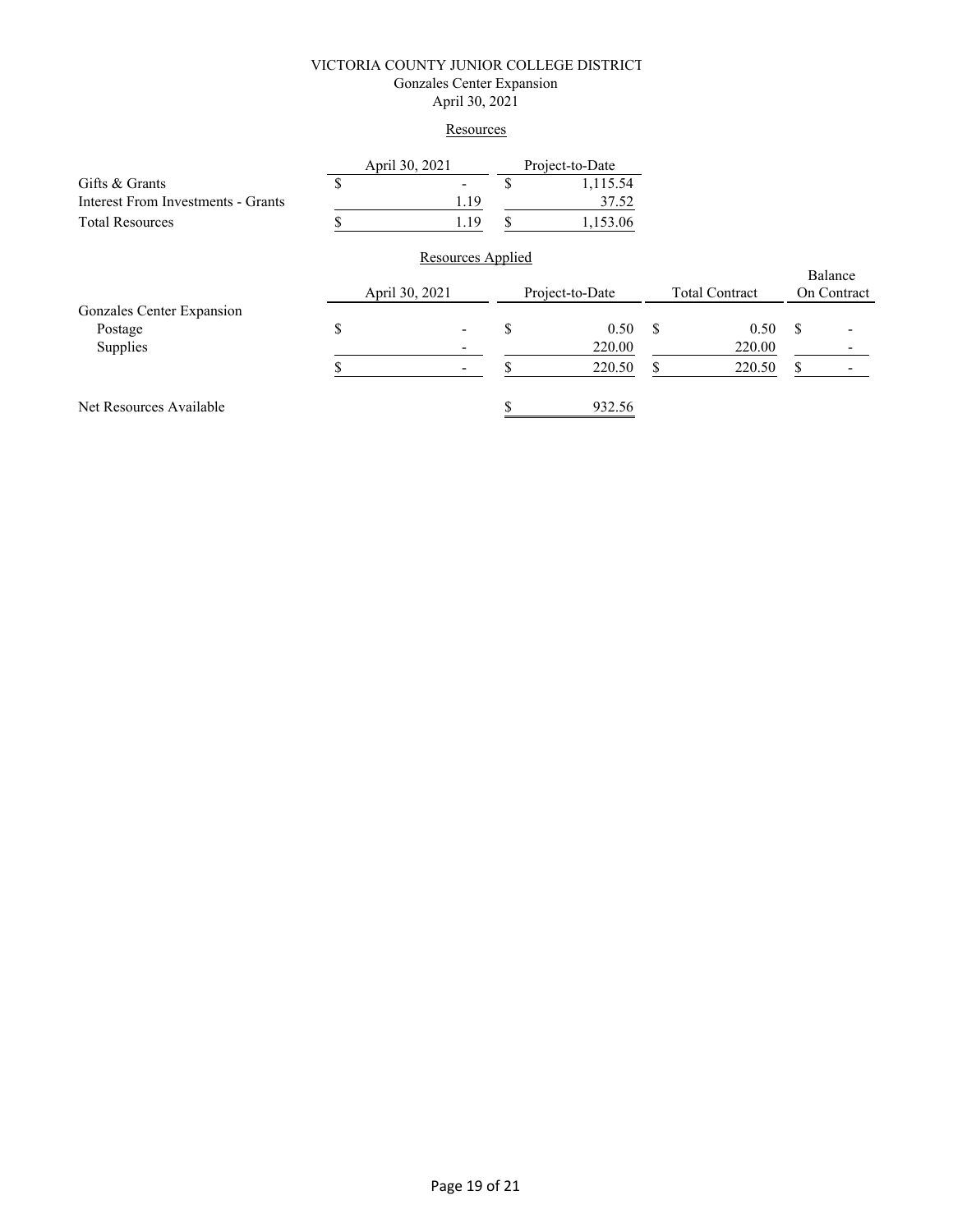#### VICTORIA COUNTY JUNIOR COLLEGE DISTRICT Projects Fund April 30, 2021

#### **Resources**

|                                                                          |                          | April 30, 2021 | Project-to-Date |              |
|--------------------------------------------------------------------------|--------------------------|----------------|-----------------|--------------|
| Gifts & Grants                                                           | $\overline{\mathcal{S}}$ |                | $\mathbf S$     | 898,092.64   |
| Interest From Investments - Gifts &<br>Grants                            |                          | 979.47         |                 | 28,390.27    |
| Gifts & Grants - Designated for<br>Comprehensive Student Center          |                          | 6,000,000.00   |                 | 6,000,000.00 |
| Interest - Gifts & Grants Designated for<br>Comprehensive Student Center |                          | 7,652.99       |                 | 27,322.83    |
| Transfer In - Designated for<br>Comprehensive Student Center             |                          |                |                 | 1,092,987.00 |
| Interest - Designated Funds for<br>Comprehensive Student Center          |                          | 827.18         |                 | 37,457.73    |
| Transfer In - Designated for Wood<br>Building (Matching Funds)           |                          |                |                 | 950,000.00   |
| Interest - Designated Funds for Wood<br>Building                         |                          | 1,002.29       |                 | 34,529.26    |
| Transfer In - Designated for Facilities<br>Master Plan                   |                          |                |                 | 884,000.00   |
| Interest - Designated Funds for Facilities<br>Master Plan                |                          | 849.24         |                 | 10,067.47    |
| <b>Total Resources</b>                                                   | \$                       | 6,011,311.17   | \$              | 9,962,847.20 |

## Resources Applied

|                                                              |    |                |    |                 | Balance |                       |    |             |  |
|--------------------------------------------------------------|----|----------------|----|-----------------|---------|-----------------------|----|-------------|--|
|                                                              |    | April 30, 2021 |    | Project-to-Date |         | <b>Total Contract</b> |    | On Contract |  |
| Comprehensive Student Center<br>Architect & Engineering Fees | S  | 100,000.00     | \$ | 444, 468. 73    | S       | 444, 468. 73          | \$ |             |  |
| Comprehensive Student Center                                 | S  | 100,000.00     | \$ | 444, 468. 73    | \$      | 444, 468. 73          | \$ |             |  |
| Fine Arts Renovation                                         | S  |                | \$ |                 | \$      |                       | \$ |             |  |
| Museum Expansion                                             |    |                |    |                 |         |                       |    |             |  |
| Architect & Engineering Fees                                 | \$ |                | \$ | 127.50          | \$      | 127.50                | \$ |             |  |
| Museum Expansion                                             | \$ |                | \$ | 127.50          | \$      | 127.50                | \$ |             |  |
| <b>Welder Center Annex</b>                                   |    |                |    |                 |         |                       |    |             |  |
| Architect & Engineering Fees                                 |    |                |    | 7,250.80        | \$      | 7,250.80              | \$ |             |  |
| <b>Welder Center Annex</b>                                   |    |                | \$ | 7,250.80        | \$      | 7,250.80              | \$ |             |  |
| Wood Building Renovation                                     |    |                |    |                 |         |                       |    |             |  |
| Legal Fees                                                   | \$ |                | \$ | 9.40            | \$      | 9.40                  | \$ |             |  |
| Supplies                                                     |    | 890.52         |    | 890.52          |         | 890.52                |    |             |  |
| Architect & Engineering Fees                                 |    |                |    | 118,545.91      |         | 118,545.91            |    |             |  |
| <b>Consulting Services</b>                                   |    |                |    | 1,921.08        |         | 1,921.08              |    |             |  |
| Equipment $\leq$ \$5,000 Unit Cost                           |    | 42,831.48      |    | 42,831.48       |         | 42,831.48             |    |             |  |
| Wood Building Renovation                                     | \$ | 43,722.00      | \$ | 164,198.39      | \$      | 164,198.39            | \$ |             |  |